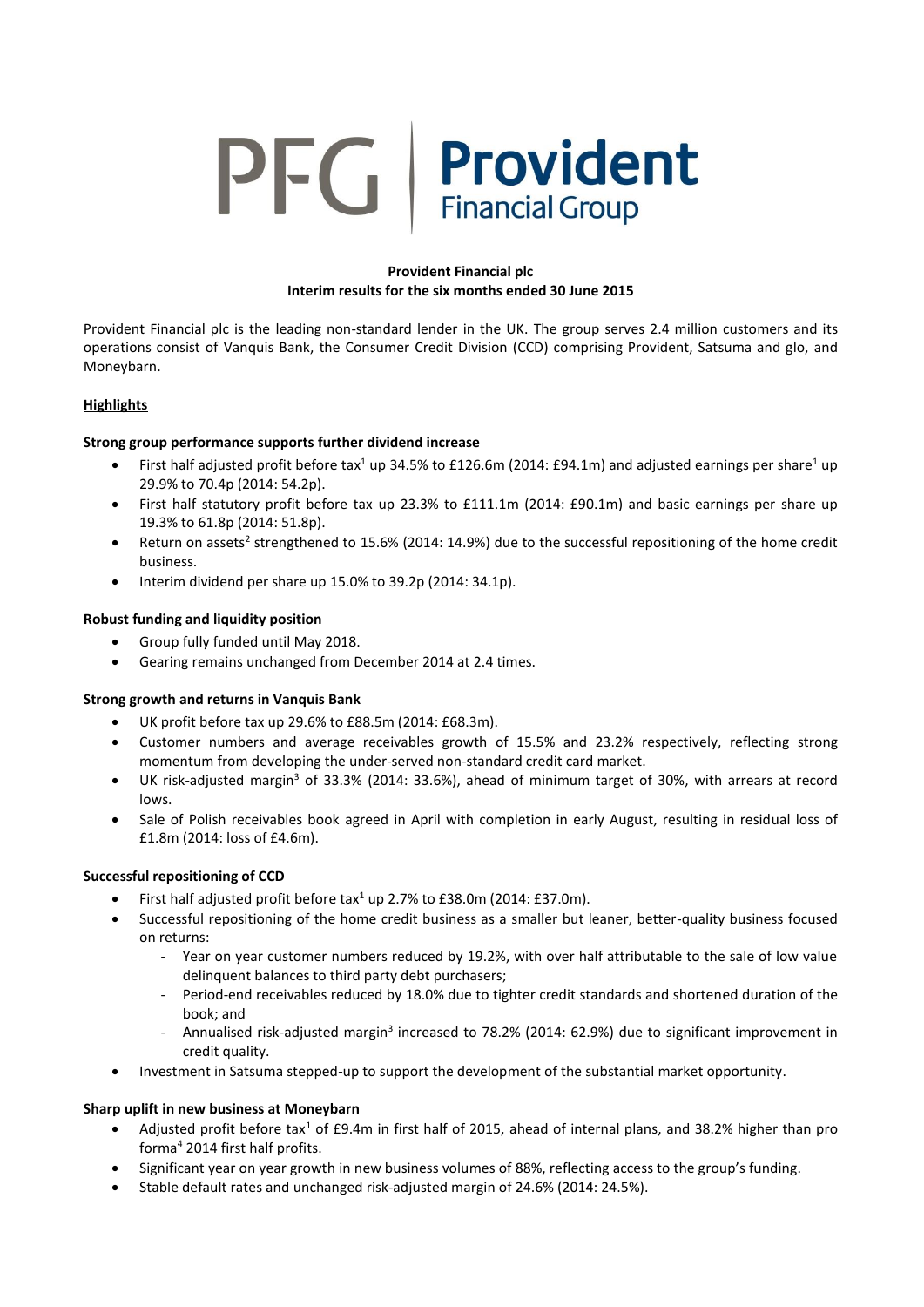#### **Key financial results**

|                                          | H1      | H1     |        |
|------------------------------------------|---------|--------|--------|
|                                          | 2015    | 2014   | Change |
| Adjusted profit before tax <sup>1</sup>  | £126.6m | £94.1m | 34.5%  |
| Statutory profit before tax              | f111.1m | £90.1m | 23.3%  |
| Adjusted earnings per share <sup>1</sup> | 70.4p   | 54.2p  | 29.9%  |
| Basic earnings per share                 | 61.8p   | 51.8p  | 19.3%  |
| Annualised return on assets <sup>2</sup> | 15.6%   | 14.9%  |        |
| Interim dividend per share               | 39.2p   | 34.1p  | 15.0%  |

#### **Peter Crook, Chief Executive, commented:**

"Vanquis Bank has further developed its presence in the under-served, non-standard credit card market and delivered first half UK profits growth of 29.6%.

CCD has delivered increased first half profits, reflecting the successful repositioning of the home credit business as a leaner, better-quality business focused on returns rather than growth. This result is after stepping up the investment in the Satsuma online instalment lending business which is developing rapidly and represents a substantial market opportunity.

The progress of the Moneybarn acquisition is very encouraging with growth in new business volumes and profits running ahead of our internal plans.

In view of this strong trading performance, I am pleased to announce a 15.0% increase in the interim dividend which is fully supported by adjusted earnings per share growth of 29.9%, strong capital generation and an extremely robust funding position.

Credit quality in all three businesses is very good and provides the foundation for delivering good quality growth for 2015 as a whole."

| <b>Enquiries:</b>                      | Today         | <b>Thereafter</b> |
|----------------------------------------|---------------|-------------------|
| Media                                  |               |                   |
| David Stevenson, Provident Financial   | 020 7404 5959 | 01274 351900      |
| Nick Cosgrove/Simone Selzer, Brunswick | 020 7404 5959 | 020 7404 5959     |
| <b>Investor Relations</b>              |               |                   |
| Gary Thompson, Provident Financial     | 020 7404 5959 | 01274 351900      |
| investors@providentfinancial.com       |               |                   |

*<sup>1</sup> Adjusted profit before tax is stated before: (i) £3.7m of amortisation in respect of acquisition intangibles established as part of the acquisition of Moneybarn in August 2014 (2014: £nil); and (ii) exceptional costs of £11.8m in respect of business restructuring in CCD (2014: £4.0m).*

*<sup>2</sup> Adjusted profit before interest after tax as a percentage of average receivables for the 12 months ended 30 June.*

*<sup>3</sup> Revenue less impairment as a percentage of average receivables for the 12 months ended 30 June.*

*<sup>4</sup> Adjusted to restate the pre-acquisition funding rate of 10% to the group's lower marginal cost of funding of 5%.*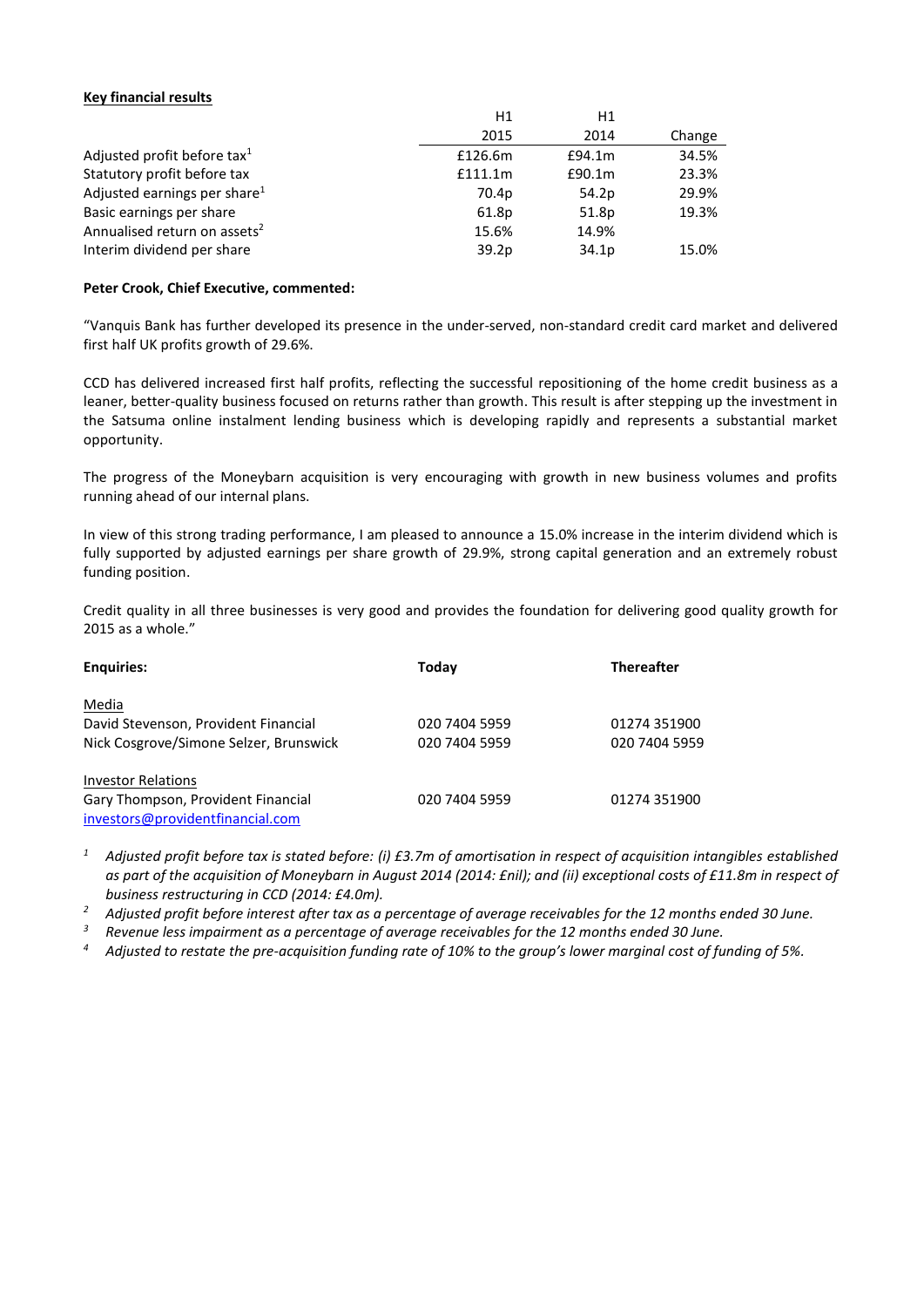#### **INTERIM REPORT**

#### **Group results**

The group has reported first half profit before tax, amortisation of acquisition intangibles and exceptional costs up 34.5% to £126.6m (2014: £94.1m) reflecting strong growth and margins in Vanquis Bank, an improved profit performance in CCD and a contribution of £9.4m from Moneybarn which was acquired in August 2014. Adjusted earnings per share of 70.4p (2014: 54.2p) grew by 29.9%, a lower rate than pre-tax profits due to the placing of shares to acquire Moneybarn partly offset by the reduction in the statutory rate of UK corporation tax from 21% to 20% on 1 April 2015.

Vanquis Bank continues to generate strong growth and margins and has delivered another excellent performance in the first half of 2015 with UK profits up 29.6% to £88.5m (2014: £68.3m). Investment in the customer acquisition programme has produced year-on-year customer growth of 15.5% and average receivables growth of 23.2%, against unchanged credit standards. Delinquency levels have remained favourable throughout the first half, reflecting the sound quality of the receivables book and an improving UK employment market. This has enabled Vanquis Bank to deliver an annualised risk-adjusted margin of 33.3% to June 2015 (2014: 33.6%), well ahead of its minimum target of 30%.

Following the decision to withdraw from the Polish pilot operation in February 2015, an agreement has been reached to sell the Polish receivables book to a third party. The economic interest in the receivables book passed to the purchaser from 1 April 2015 and the trading loss of £1.8m in respect of Poland in the first half of 2015 reflects the losses incurred in the three months up to this date (2014: loss of £4.6m). Legal completion and receipt of final consideration will occur on 3 August 2015. There is not expected to be any further loss in respect of Poland.

CCD's profit before tax and exceptional costs in the first half of 2015 was up 2.7% to £38.0m (2014: £37.0m). The repositioning of the home credit business as a leaner, better quality business focused on returns is now complete. There is strong demand for CCD's online direct repayment loan product, Satsuma, and investment in developing its market presence and further enhancing its capability to deliver rapid growth has been stepped up during the first half. Glo, CCD's guarantor loans pilot, continues to show encouraging progress and a formal decision on whether to proceed to full roll-out will be made during the third quarter of the year.

Demand from home credit customers has shown modest improvement and customer confidence has lifted from historic lows. Household incomes and the cost of living for home credit customers are both stable. The tighter credit standards introduced as part of the repositioning of the business in September 2013 have continued to curtail the recruitment of more marginal customers and drive up the quality of the receivables book. As a result, CCD customer numbers showed a year-on-year reduction of approximately 19.2% to just over 1 million and receivables ended the first half 18.0% lower than June 2014. The marked improvement in the quality of the receivables book and the successful implementation of standardised arrears and collections processes assisted by the roll-out of technology have combined to produce a significant strengthening in the annualised risk-adjusted margin. This stood at 78.2% at June 2015, up from 69.1% at December 2014 and 62.9% at June 2014. The roll-out of the technology required to standardise best practice, access significant efficiency gains across the field organisation and implement market-leading compliance has been completed well ahead of schedule. As a result, the business announced a proposed reduction in field manager and field administration employees of approximately 500 in May 2015. This is now substantially complete and expected to deliver annualised savings of around £14m.

Alongside the strong performance of home credit, CCD has stepped-up the advertising of the Satsuma brand and enhanced further the capability required to support the rapid development of the business. As a result, the first half of 2015 has seen a £5m year on year increase in expenditure on Satsuma. It is very evident that the market dislocation caused by the impact of regulation on payday lenders together with the more exacting standards required of consumer credit firms as they transition to the Financial Conduct Authority (FCA) provides an attractive opportunity to develop Satsuma as a sustainable business with a leading market position capable of delivering the group's target returns. Satsuma remains on track to break even on a monthly basis by the end of the year.

Moneybarn has performed very well in the first half of 2015 delivering adjusted profits of £9.4m, up 38.2% on pro forma 2014 first half profits. Access to the group's funding and extension of the product offering to lend up to retail value has enabled the business to generate new business volumes 88% higher than the first half of last year. Default rates and the annualised risk-adjusted margin have remained stable through the first half of 2015.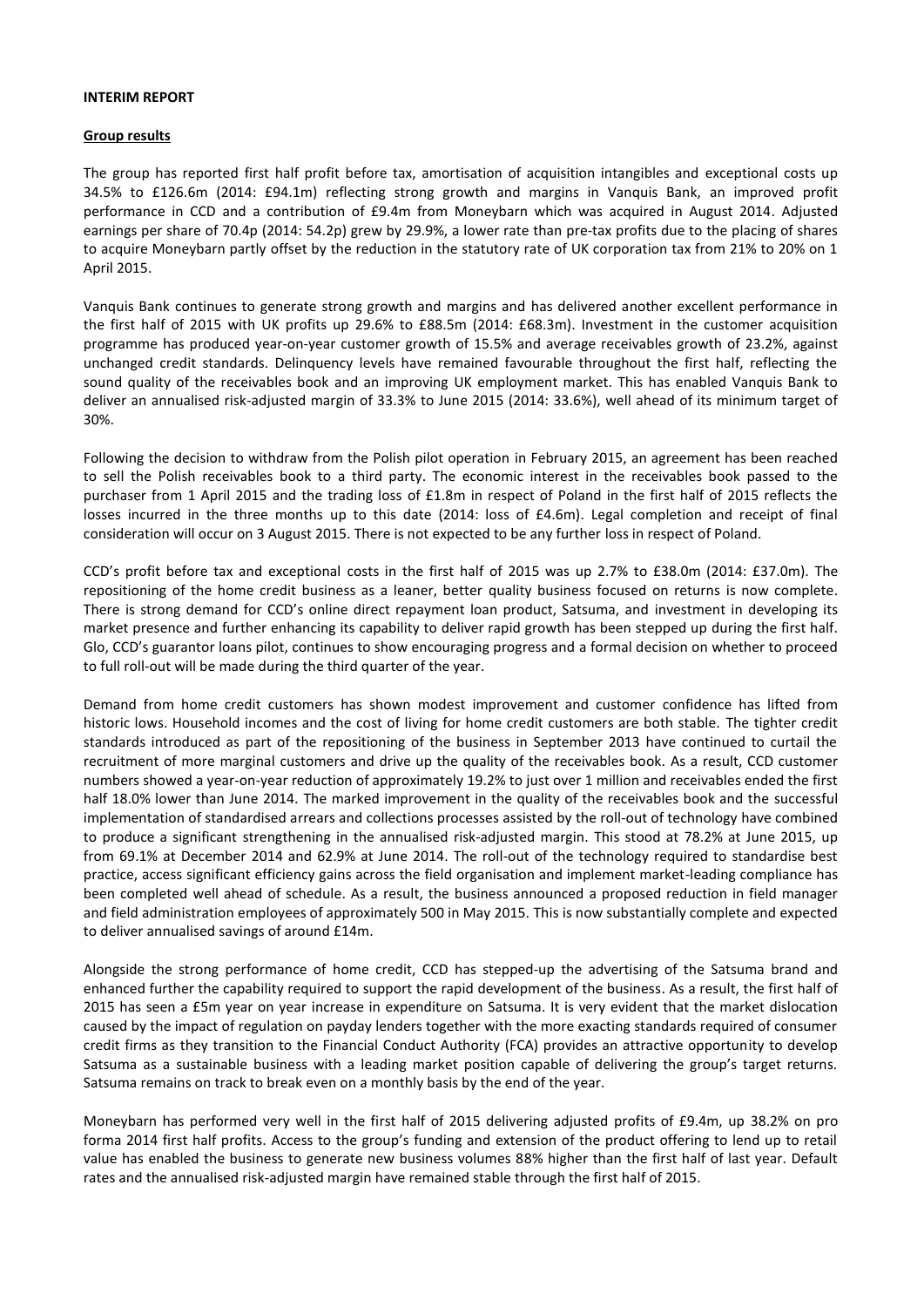Exceptional costs of £11.8m have been recognised in the first half of the year comprising costs associated with the reduction in headcount of 500 in CCD following the recent business restructuring (2014: £4.0m). The group's statutory profit before tax is also stated after a £3.7m charge (2014: £nil) in respect of the amortisation of an intangible asset attributed to Moneybarn's broker relationships which was recognised on acquisition.

The group's funding and liquidity positions remain strong with gearing of 2.4 times (2014: 2.9 times). As at 30 June 2015, headroom on the group's committed facilities amounted to £221m and, including the additional capacity available for Vanquis Bank to take retail deposits, total funding capacity amounted to £484m. The group's committed debt facilities, together with the retail deposits programme at Vanquis Bank, are sufficient to fund contractual maturities and projected growth in the business until May 2018.

The group continues to be highly capital generative and in the 12 months to 30 June 2015, generated capital of £169.8m (2014: £152.9m) compared with dividends declared through that period of £148.9m (2014: £123.4m).

The interim dividend has been increased by 15.0% to 39.2p (2014: 34.1p) reflecting the growth in earnings, strong capital generation and the stated policy of maintaining annual dividend cover of at least 1.25 times.

# **Market conditions**

#### **Vanquis Bank**

Vanquis Bank promotes financial inclusion by bringing the benefits of credit cards to consumers who are typically declined by mainstream lenders, helping people to establish or rebuild their credit profiles and enjoy the increasing utility of card-based credit, including online shopping. Vanquis Bank's 'low and grow' approach to extending credit and high levels of customer contact underpin a sustainable, responsible lending model which produces consistently high levels of customer satisfaction approaching 90%.

The business continues to generate strong demand from developing the under-served, non-standard UK credit card market. Competitors continue to be active in both the direct mail and internet distribution channels. However, Vanquis Bank's continued investment in its customer acquisition programme generated first half new account bookings 11.9% higher than the previous year against unchanged credit standards.

Despite Vanquis Bank customers typically being in more regular employment than home credit customers, the business has demonstrated that it is considerably less sensitive to changes in the employment market than mainstream card issuers. Although the UK employment market continues to improve, Vanquis Bank has maintained tight credit standards. As a result, delinquency levels have continued to be favourable and have run at record lows for the business through the first half of the year.

#### **CCD**

The home credit business continues to fill an important need for consumers in the non-standard market, providing access to credit for those who might otherwise be financially excluded. Consumers on low incomes and tight budgets require affordable credit in order to manage the peaks and troughs in their household budgets or one-off items of expenditure that may arise. They value the simple, flexible and transparent nature of the home credit product with its fixed repayments and no additional fees or charges whatsoever, even if a payment is missed. Customers also value the relationship with their agent who typically lives in the same community and genuinely understands their needs. This is evidenced by consistently high levels of customer satisfaction in excess of 90%. The high frequency of contact between agents and customers together with agents' commission being based on collections, rather than amounts lent, further reinforces Provident's responsible lending approach.

Home credit customers tend to be hourly paid with a bias towards more casual, temporary and part-time employment. Demand from home credit customers has shown modest improvement during the first half of 2015 and customer confidence has lifted from historic lows. Household incomes and the cost of living for home credit customers are both stable.

The competitive landscape in the home credit market currently remains unchanged with up to 500 active participants, although industry consolidation may materialise as a result of more exacting regulation under the FCA. Non-standard consumers have a greater choice than in the past because of the growth in alternative formats such as short-term payday or instalment credit products accessible online and high street credit providers including rent to own. The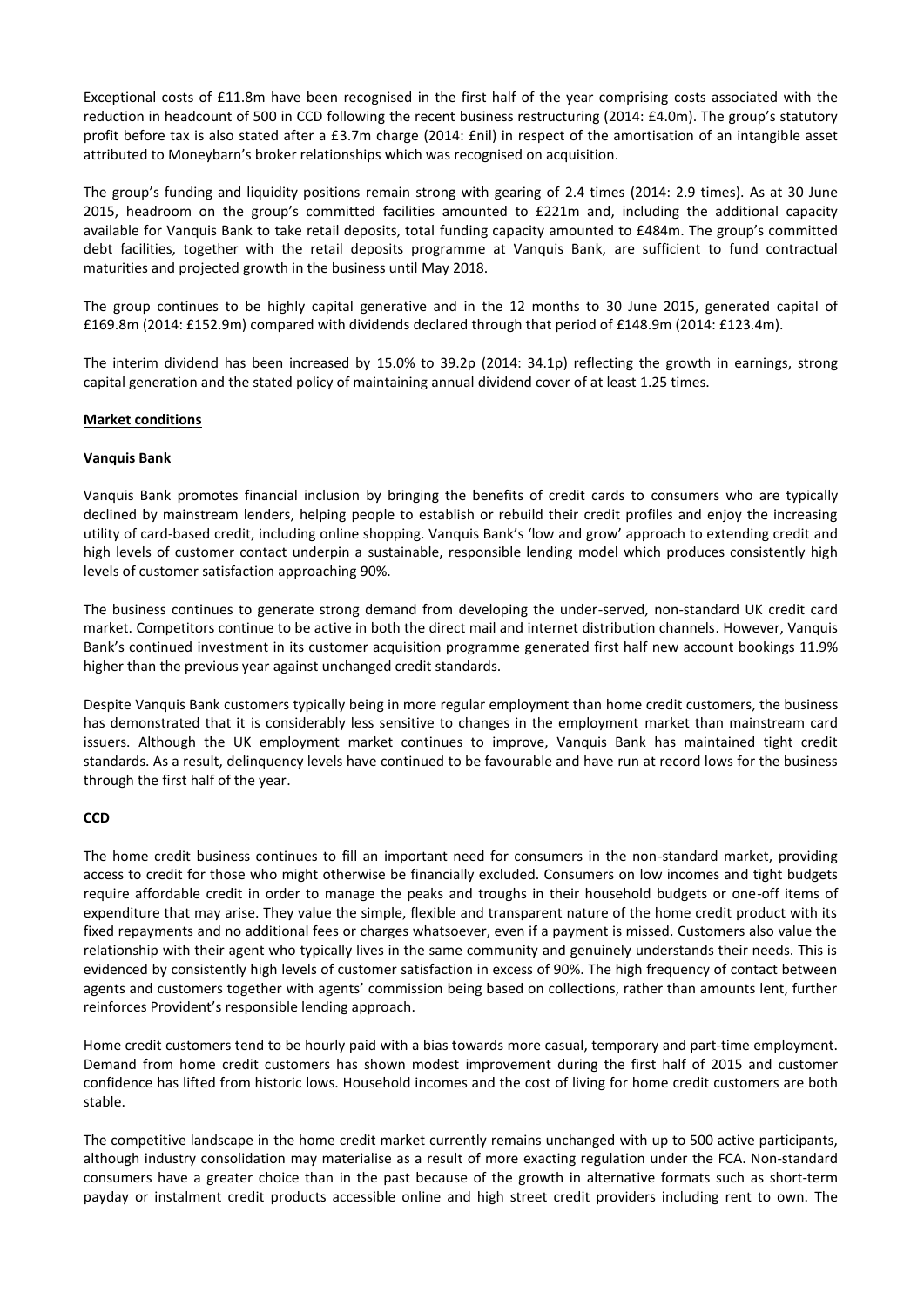revised strategy for CCD introduced in the second half of 2013 has been a response to these changing market dynamics. It has involved updating the home credit business and focusing on returns as opposed to growth whilst investing in broadening the customer and product proposition through Satsuma in the online instalment lending segment of the non-standard market.

Satsuma addresses those applicants of adequate credit quality and whose preference is to access small-sum credit online and make repayments direct from their bank account without the need for an agent visit. It is relevant to the significant audience of non-standard consumers between Vanquis Bank and the home credit business. In order to maintain the group's responsible approach to lending, the Satsuma product retains many of the features of the home credit product. There are no extra charges with fixed payments based on a predetermined schedule. Customers can have regular contact with a telephone agent and there are a number of forbearance procedures in place for those customers who get into financial difficulty. In addition, Satsuma is utilising the highly effective distribution, underwriting and collections capabilities of both CCD and Vanquis Bank.

Customer demand in the online unsecured loans market, in which payday lending was previously the most significant participant, is strong. The gross advances in this market were in excess of £10bn prior to the credit crunch but had reduced significantly until recent years when payday lending started to fulfil some of the demand. With the backdrop of clearer, tighter regulation around payday lending implemented from 1 July 2014, including the introduction of a rate cap from 2 January 2015, there is an ongoing and significant shift in supply from payday loans to more affordable and responsible instalment lending products. Tighter regulation has meant that a number of smaller payday loan companies have already exited the market and larger operators are revising their business models and curtailing their payday lending activities.

# **Moneybarn**

Moneybarn promotes financial inclusion by providing vehicle finance to those consumers who may be unable to obtain mainstream credit, enabling them to get to work and earn a living. The business shares many of the characteristics of the group's other businesses with a strong focus on delivering favourable customer outcomes. Responsible lending is reinforced through robust affordability checks, and straightforward products which do not involve the sale of ancillary products such as PPI or GAP insurance, or hidden fees or charges. Moneybarn has well-developed forbearance measures for those customers who get into financial difficulty.

The profile of Moneybarn's customers is very similar to Vanquis Bank customers. They typically have a thin or past impaired credit history and find it difficult to access credit from more prime lenders. They have an average age of approximately 40, are employed or self-employed and have an income level around the national average of £25,000.

Moneybarn is one of the largest providers of non-standard vehicle finance in the UK, with an approximate market share of between 20% and 25% of the secured segment. Direct competition comes from around 10 other providers. The nonstandard vehicle finance market shrank considerably as a result of the credit crunch, as mainstream and specialist participants reduced their lending, collapsed or exited the market. It has recovered in recent years but remains less than half of the size it was in 2007.

It is estimated that approximately half a million cars were purchased by non-standard borrowers in the UK in 2013, of which about 10% were funded through secured car finance products with the remainder being funded through cash, loans from friends and family or alternative forms of credit such as personal and guarantor loans. Growth in future demand is supported by a number of factors including customer needs, an overall under supply of non-standard car finance and the value for money provided by specialist car finance relative to many other non-standard funding options.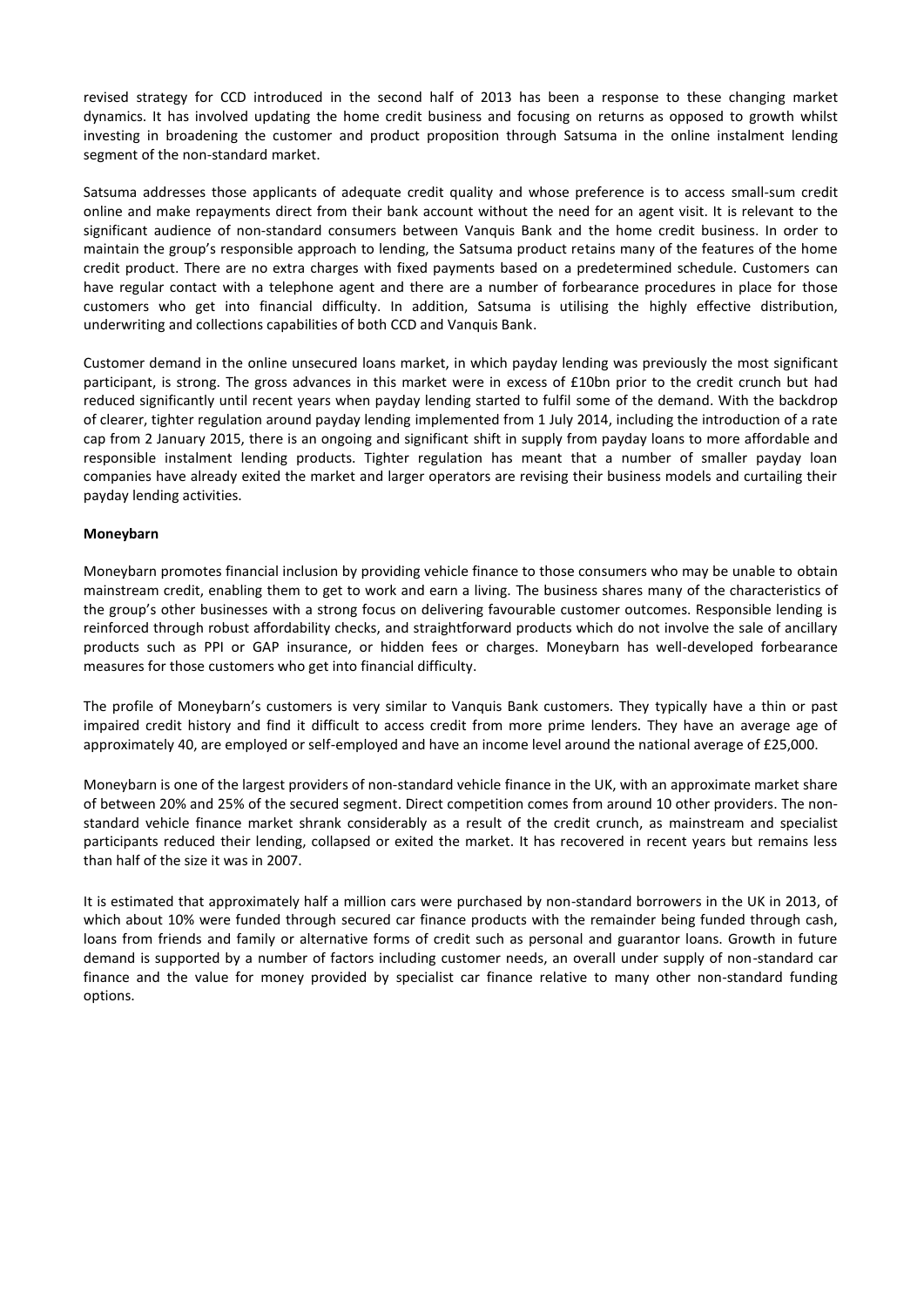# **Vanquis Bank**

#### **Business performance**

Vanquis Bank has generated profit before tax of £86.7m in the six months ended 30 June 2015 (2014: £63.7m) analysed as follows:

|                           |       | Six months ended 30 June |      |  |
|---------------------------|-------|--------------------------|------|--|
|                           | 2015  | 2014                     |      |  |
|                           | £m    | £m                       | %    |  |
| Profit/(loss) before tax: |       |                          |      |  |
| - UK                      | 88.5  | 68.3                     | 29.6 |  |
| - Poland                  | (1.8) | (4.6)                    | 60.9 |  |
| <b>Total Vanquis Bank</b> | 86.7  | 63.7                     | 36.1 |  |

UK

| ---                                          |                          |               |        |
|----------------------------------------------|--------------------------|---------------|--------|
|                                              | Six months ended 30 June |               |        |
|                                              | 2015                     | 2014          | Change |
|                                              | $\mathsf{fm}$            | $\mathsf{fm}$ | %      |
|                                              |                          |               |        |
| Customer numbers ('000)                      | 1,359                    | 1,177         | 15.5   |
| Period-end receivables                       | 1,146.9                  | 954.0         | 20.2   |
| Average receivables                          | 1,115.1                  | 905.2         | 23.2   |
|                                              |                          |               |        |
| Revenue                                      | 261.1                    | 218.4         | 19.6   |
| Impairment                                   | (78.9)                   | (72.3)        | (9.1)  |
| Revenue less impairment                      | 182.2                    | 146.1         | 24.7   |
| Annualised risk-adjusted margin <sup>1</sup> | 33.3%                    | 33.6%         |        |
| Costs                                        | (72.5)                   | (58.8)        | (23.3) |
| Interest                                     | (21.2)                   | (19.0)        | (11.6) |
| Profit before tax                            | 88.5                     | 68.3          | 29.6   |
| Annualised return on assets <sup>2</sup>     | 15.7%                    | 15.6%         |        |

*<sup>1</sup> Revenue less impairment as a percentage of average receivables for the 12 months ended 30 June.*

*<sup>2</sup> Profit before interest after tax as a percentage of average receivables for the 12 months ended 30 June.*

Vanquis Bank has delivered another strong performance in the first half of 2015, reporting UK profits 29.6% higher than the first half of last year. Sound credit quality and favourable delinquency assisted by an improving UK employment market have enabled the UK business to deliver a modest improvement in the annualised return on assets from 15.6% at June 2014 to 15.7% at June 2015.

Demand for non-standard credit cards continues to be strong. Whilst the marketing activity of competitors in both the direct mail and internet channels has continued, further investment in the customer acquisition programme has allowed the business to deliver an 11.9% increase in first half new account bookings to 216,000 (2014: 193,000), reflecting a stable acceptance rate of around 25% against unchanged underwriting standards. As a result, customer numbers ended the first half at 1,359,000, up 15.5% on June 2014.

The growth in customer numbers, together with the credit line increase programme to customers who have established a sound payment history, generated a 23.2% increase in average receivables. Returns from the 'low and grow' approach to extending credit remain consistently strong and are underpinned by average credit line utilisation of around 70% which delivers a strong stream of revenue whilst maintaining a relatively low level of contingent risk from undrawn credit lines.

The annualised risk-adjusted margin at June 2015 is 33.3%, a modest reduction from 33.6% at June 2014. The reduction in the risk-adjusted margin comprises a 0.6% decline in the revenue yield derived from the Repayment Option Plan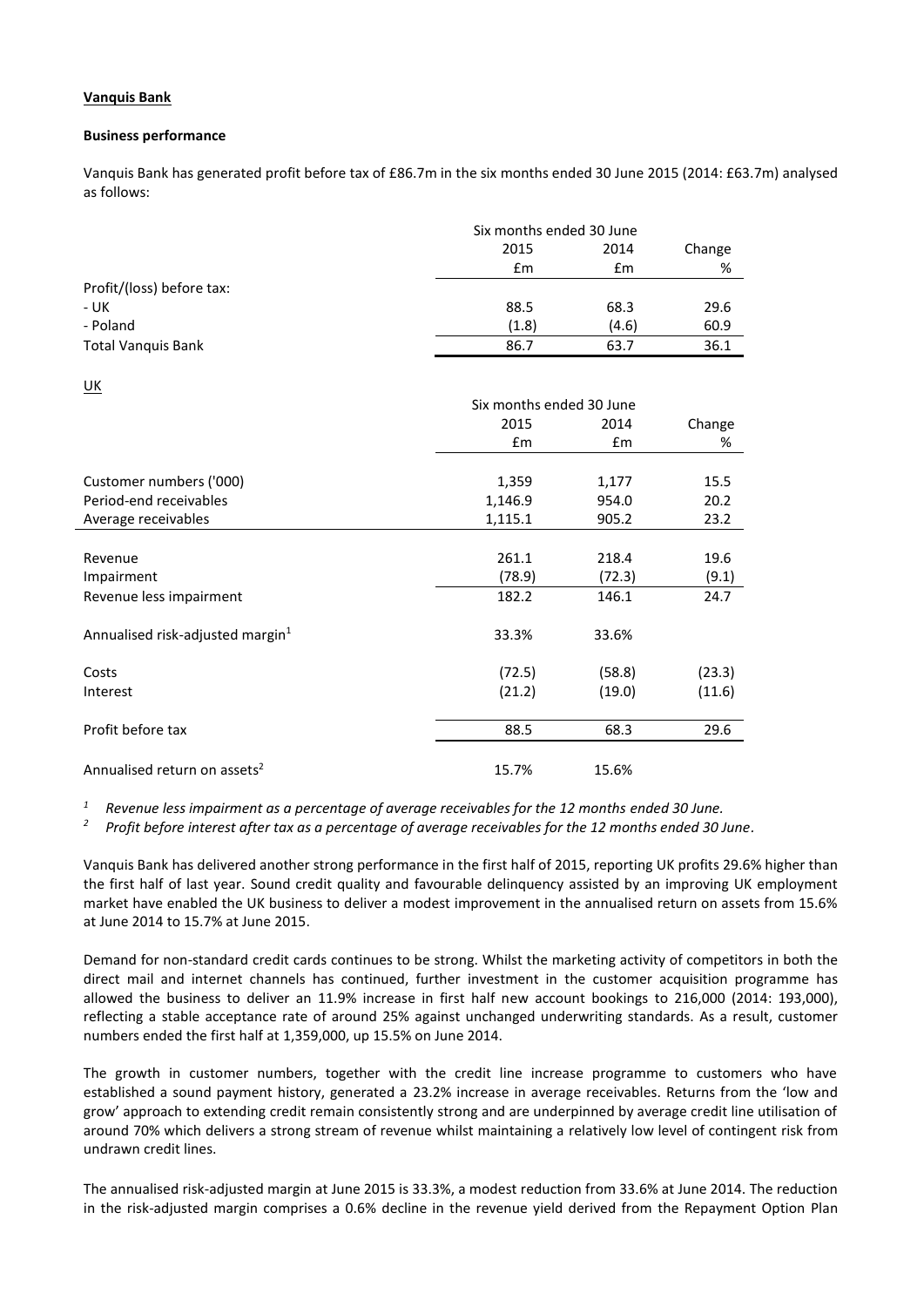(ROP) product, following the changes to the sales process and product features in 2013, and interchange income, partly offset by a 0.3% benefit from improved delinquency.

Interchange income is now being adversely impacted by the agreement between Visa and the European Commission to implement a phased reduction in the interchange fees charged by credit card companies to retailers. This programme will be fully implemented by October 2015. The impact on Vanquis Bank is expected to be approximately £5m for 2015 as a whole increasing to around £9m by 2016, based on current volumes, as the reduced fees on domestic transactions fully take effect. Interchange revenue is a less significant source of income for Vanquis Bank than for mainstream credit card providers.

Although the UK employment market has continued to improve, Vanquis Bank has, and will continue to, apply tight credit standards. This is why the rate of delinquency has fallen to a new all time low for the business and produced a 1.6% reduction in the rate of impairment since June 2014. Over the same period, the improving quality of the book has seen the revenue yield from interest and late and over limit fees reduce by around 1.3%. Taken together, these explain the net benefit of 0.3% to the annualised risk-adjusted margin from improved delinquency over the last year.

Based on stable delinquency trends, the changes made to the ROP product and the impact of reduced interchange fees, the risk-adjusted margin is expected to moderate to around 32% for 2015 as a whole and remain above the target of 30% thereafter.

First half cost growth of 23.3% was in line with average receivables growth. It includes a further uplift of £3m in the spend on direct mail and marketing activities that has supported the increase in new account bookings in the first half and additional expenditure of approximately £1m on the risk, legal and compliance functions.

Interest costs increased by 11.6% during the first half of 2015, significantly lower than the growth in average receivables of 23.2%. This reflects the reduction in Vanquis Bank's blended funding rate, after taking account of the cost of holding a liquid assets buffer, from 5.7% in the first half of 2014 to 5.5% in the first half of 2015 due to the progressive benefit from taking retail deposits. Assuming market rates remain unchanged, Vanquis Bank's overall funding rate for the year as a whole is expected to be around 5.3%.

# Poland

Following the decision to withdraw from the Polish pilot operation in February 2015, an agreement has been reached to sell the receivables book to a third party. The economic interest in the receivables book passed from Vanquis Bank to the purchaser on 1 April 2015 and, accordingly, the receivables book and the associated revenues, impairment and direct costs were derecognised from this date. Legal completion and the payment of final consideration are scheduled for 3 August 2015.

The loss of £1.8m in the first half of the year reflects the trading losses in the first three months of the year up until the transfer of the economic interest to the purchaser (2014: loss of £4.6m). There are not expected to be any further losses in respect of the Polish pilot operation in 2015 or thereafter.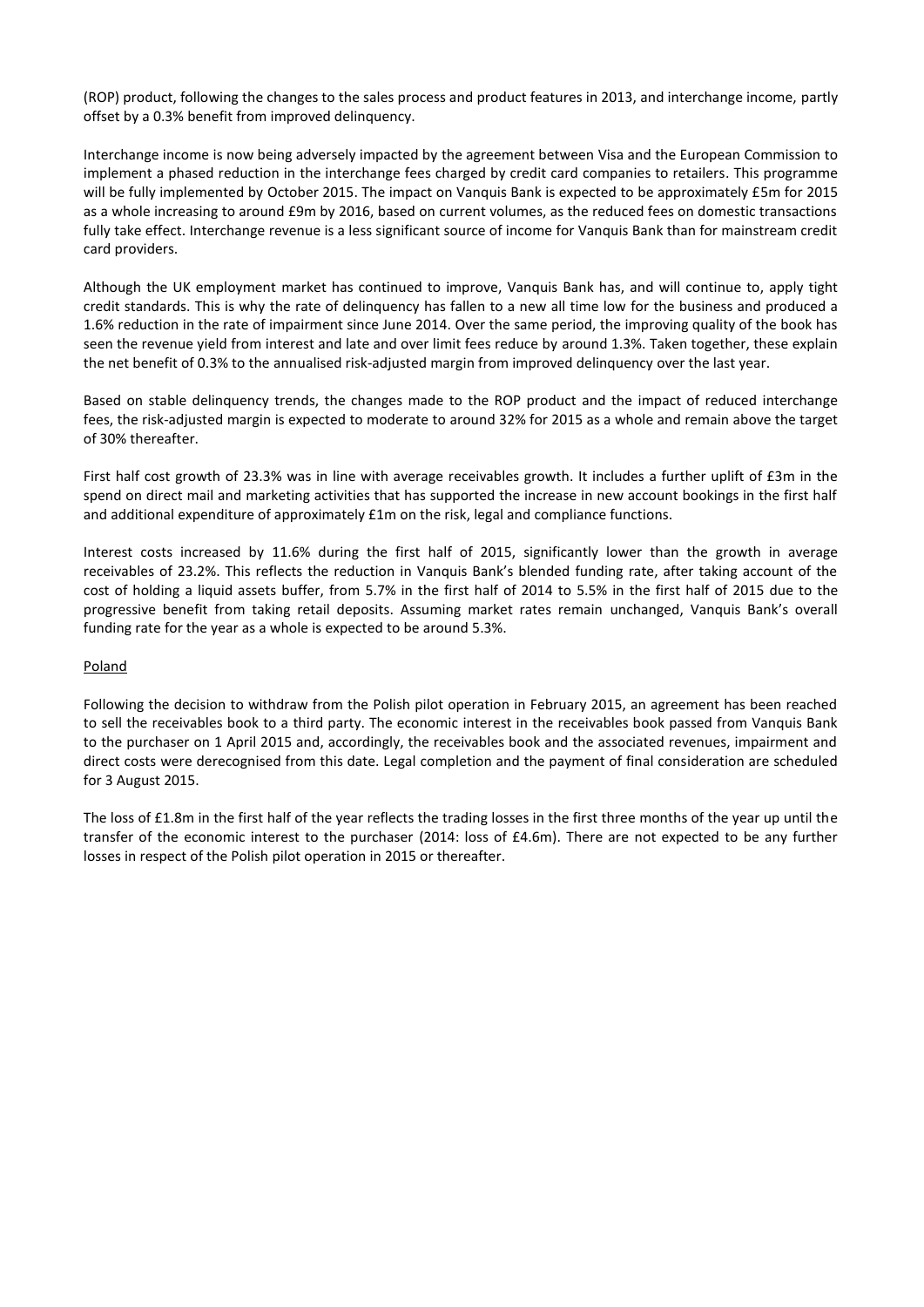# **Business performance**

CCD generated a profit before tax and exceptional costs of £38.0m in the first half of 2015 (2014: £37.0m) as set out below:

|                                              |         | Six months ended 30 June |        |  |
|----------------------------------------------|---------|--------------------------|--------|--|
|                                              | 2015    | 2014                     | Change |  |
|                                              | £m      | Em                       | %      |  |
|                                              |         |                          |        |  |
| Customer numbers ('000)                      | 1,011   | 1,252                    | (19.2) |  |
| Period-end receivables                       | 497.9   | 607.5                    | (18.0) |  |
| Average receivables                          | 511.5   | 632.6                    | (19.1) |  |
|                                              |         |                          |        |  |
| Revenue                                      | 268.2   | 313.6                    | (14.5) |  |
| Impairment                                   | (72.1)  | (124.4)                  | 42.0   |  |
| Revenue less impairment                      | 196.1   | 189.2                    | 3.6    |  |
| Annualised risk-adjusted margin <sup>1</sup> | 78.2%   | 62.9%                    |        |  |
| Costs                                        | (143.4) | (133.1)                  | (7.7)  |  |
| Interest                                     | (14.7)  | (19.1)                   | 23.0   |  |
| Profit before tax <sup>2</sup>               | 38.0    | 37.0                     | 2.7    |  |
| Annualised return on assets <sup>3</sup>     | 19.7%   | 16.5%                    |        |  |
|                                              |         |                          |        |  |

*<sup>1</sup> Revenue less impairment as a percentage of average receivables for the 12 months ended 30 June.*

*2 First half profit before tax in 2015 is stated before an exceptional cost of £11.8m (2014: £4.0m) in respect of business restructuring.*

*<sup>3</sup> Profit before interest and exceptional costs after tax as a percentage of average receivables for the 12 months ended 30 June.*

CCD has made good progress in executing on its strategic plan to develop a broader based lending business and delivered first half adjusted profits 2.7% up on the prior year. The repositioning of the home credit business as a leaner, better-quality business is complete and is delivering strong returns. This has allowed CCD to increase the investment in developing the Satsuma online loans proposition and progress the guarantor loans pilot with glo. The success in delivering the strategy has resulted in a significant increase in CCD's return on assets from 16.5% at June 2014 to 19.7% at June 2015.

Customer numbers in CCD have shown a year on year reduction of 19.2% to 1,011,000 (2014: 1,252,000). Over half of the reduction relates to the sale to third party debt purchasers of delinquent low value customer balances residing in home credit's central collections department. The remaining reduction reflects the tighter credit standards introduced as part of the repositioning of the business in September 2013 which have continued to curtail the recruitment of more marginal customers, improve overall credit quality and shorten the duration of the book. These changes to the customer base resulted in receivables at the end of June being 18.0% lower than the prior year.

The annualised revenue yield has remained strong at 101.4%, up from 97.1% at June 2014, due to a shift in mix towards shorter-term, lower-risk, higher-yielding lending.

The implementation of standardised arrears and collections processes coupled with tighter credit standards have continued to produce a significant improvement in arrears and resulted in the annualised ratio of impairment to revenue reducing from 35.2% at June 2014 to 22.9% at June 2015. The ratio is expected to remain broadly unchanged for 2015 as a whole.

The increase in revenue yield and reduction in impairment has produced a significant strengthening in the annualised risk-adjusted margin to 78.2% at June 2015, up from 69.1% at December 2014 and 62.9% at June 2014.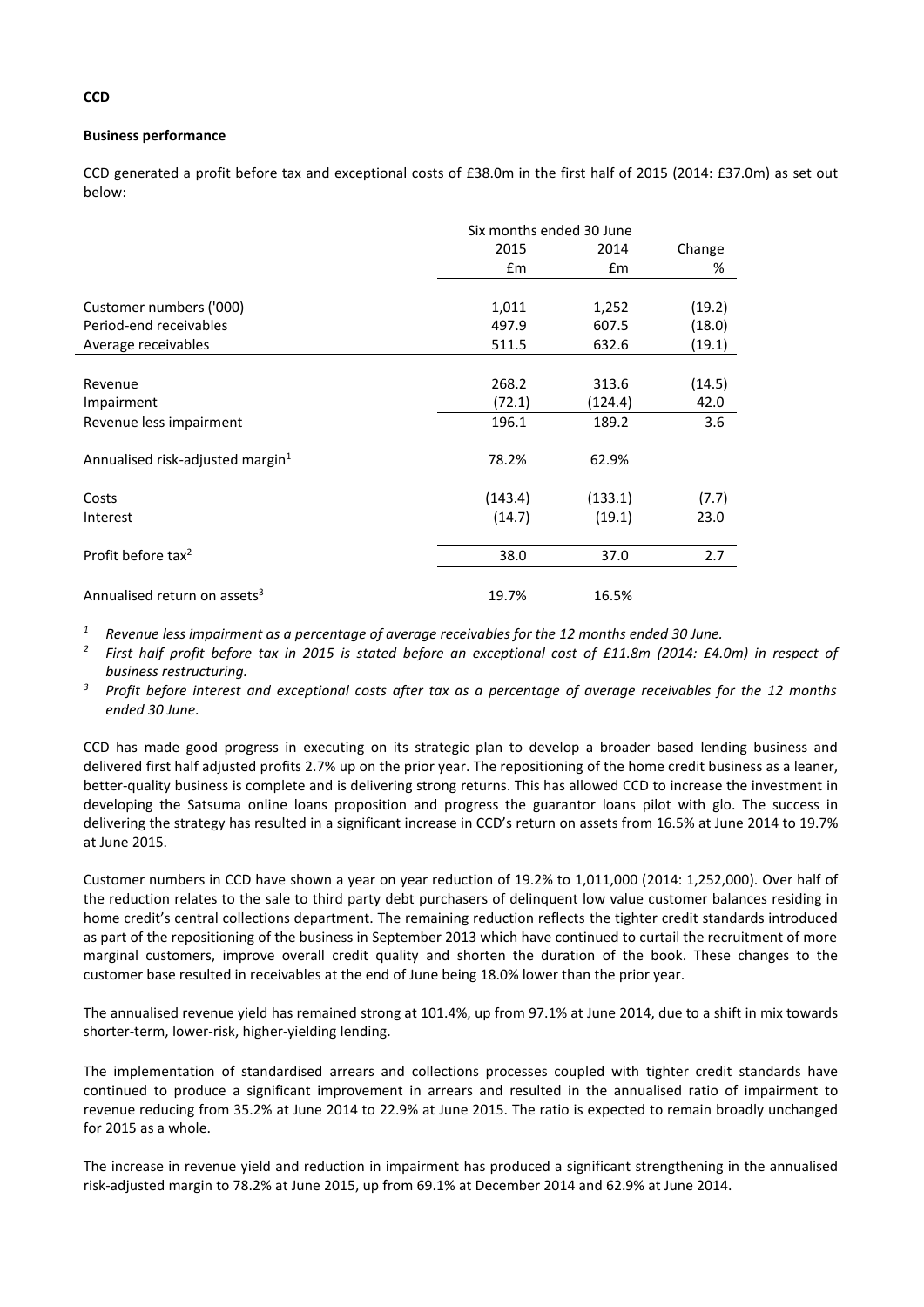Business performance is benefitting from the planned reduction in costs following the programme of cost savings implemented during the last two years. First-half cost growth of 7.7% or £10.3m resulted from a step-up in the year on year investment in Satsuma of approximately £5m and increased regulatory and compliance costs of approximately £3m.

The programme to deploy technology throughout the field operation to support an improvement in agent and branch productivity and implement market-leading compliance has been completed well ahead of schedule. In particular, all UK agents are now using both the collections and lending apps. As a result, the business commenced consultation in May 2015 on a proposed headcount reduction of 500, representing both field managers and the remaining field administration workforce. The headcount reductions will secure annualised savings of approximately £14m and will have no impact on customer service levels. An exceptional restructuring cost of £11.8m has been incurred in the first half in respect of associated redundancy costs (2014: £4.0m).

Interest costs were 23.0% lower than the first half of last year compared with a reduction of 19.1% in average receivables. This reflects a reduction in the funding rate for the business from 7.5% in the first half of 2014 to 7.3% in the first half of 2015. A lower margin on the group's syndicated bank facility following the extension in January 2015 and the lower interest rate on the March 2015 retail bond explain this reduction.

# **Business development**

#### Satsuma

Satsuma has made good progress during the first half of the year. As at 30 June, Satsuma had 45,000 customers (2014: 11,000) and a receivables book of £11.6m (2014: £2.4m).

Demand for online instalment loan products is strong, supported by a step-up in advertising expenditure. Development of Satsuma's B2C marketing strategies, together with the benefits of the new decision engine and scorecard introduced in November 2014, are resulting in a progressive increase in conversion rates from around 14% at the end of 2014 to approximately 20% towards the end of the first half. The weekly product proposition is performing well and the business continues to test alternative product propositions and channels to market. Overall, new business volumes in the first half of the year were approximately three times higher than the first half of 2014.

Satsuma's collections performance is in line with plan and continues to benefit from the highly effective and scalable collections capability of Vanquis Bank's contact centre in Chatham.

Above the line advertising has been stepped-up to build the market presence of the Satsuma brand and the business is actively developing its capability in distributing its loans through brokers and intermediaries which represent a significant route to market. The business also continues to invest in IT, analytics, resource and governance processes to develop a 'best in class' infrastructure to support the market opportunity. As a result, the first half of the year saw a £5m year on year step-up in the investment in Satsuma.

Satsuma remains on track to break even on a monthly basis by the end of the year and produce a profit contribution in 2016.

#### Guarantor loans

Glo is CCD's pilot guarantor loan product introduced to test whether a proposition capable of delivering the group's target returns can be developed.

The guarantor loans proposition is distinct from home credit and Satsuma, comprising larger, longer loans of between £1,000 and £7,000 repayable over a period of between one and five years. The loan is typically guaranteed by a family member or friend with a sound credit record who supports the customer if their circumstances change. CCD's proposition offers customers competitive pricing and a very customer-centric approach to forbearance, including the high levels of personal service that the group deploys in all of its offerings.

Glo continues to show encouraging progress and a formal decision on whether to proceed to full roll-out will be made during the third quarter of the year.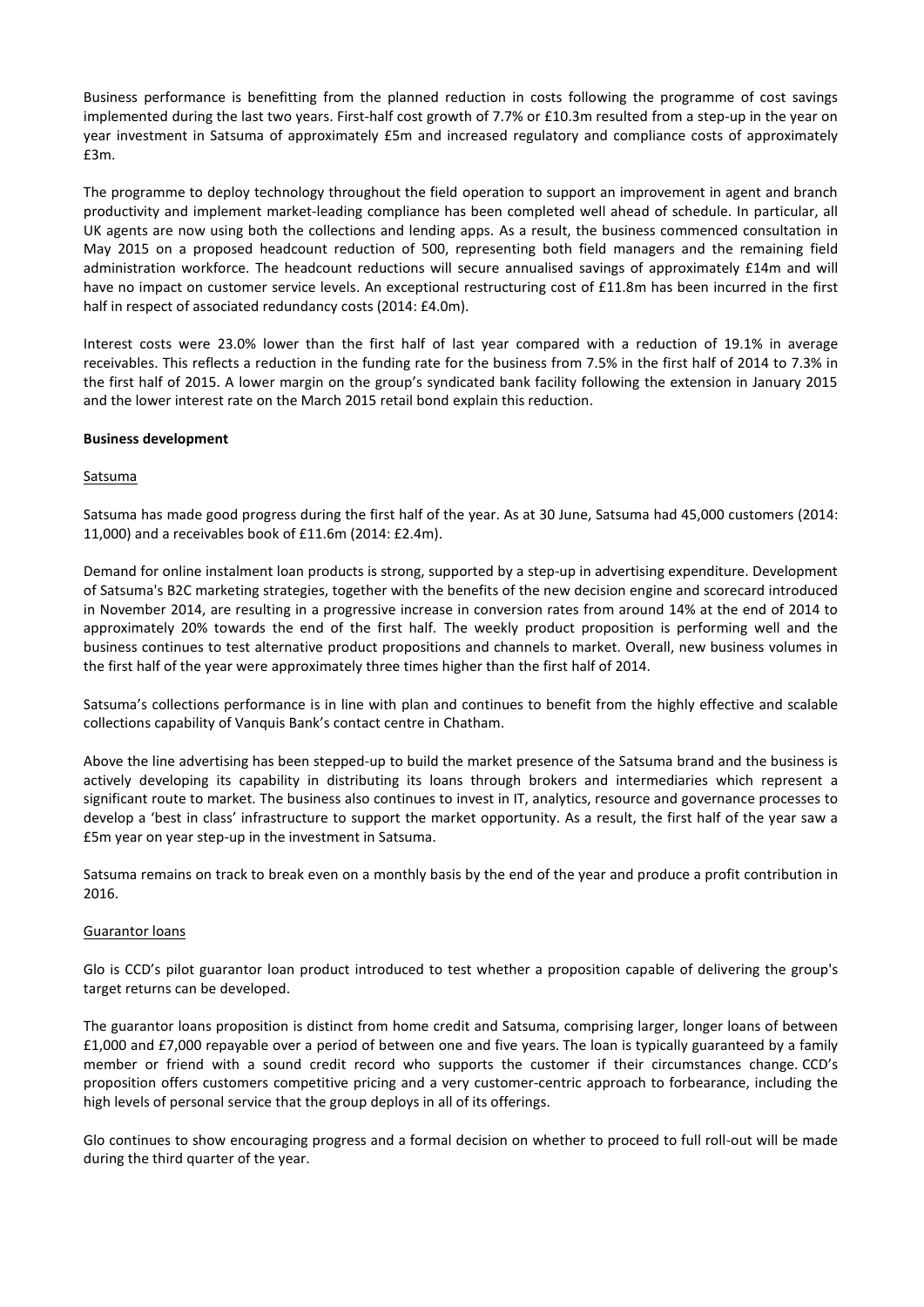#### **Moneybarn**

Moneybarn has contributed a profit before tax and amortisation of acquisition intangibles of £9.4m in the first half of 2015. The first half results, together with the pro forma comparatives for the first half of 2014 adjusted to apply the group's lower cost of funding to pre-acquisition results, are set out below:

|                                              |       | Six months ended 30 June |        |  |  |
|----------------------------------------------|-------|--------------------------|--------|--|--|
|                                              | 2015  | $2014^1$                 | Change |  |  |
|                                              | £m    | £m                       | %      |  |  |
|                                              |       |                          |        |  |  |
| Customer numbers ('000)                      | 26    | 18                       | 44.4   |  |  |
| Period-end receivables                       | 186.5 | 130.3                    | 43.1   |  |  |
| Average receivables                          | 171.1 | 126.3                    | 35.5   |  |  |
|                                              |       |                          |        |  |  |
| Revenue                                      | 24.2  | 18.0                     | 34.4   |  |  |
| Impairment                                   | (3.4) | (2.4)                    | (41.7) |  |  |
| Revenue less impairment                      | 20.8  | 15.6                     | 33.3   |  |  |
| Annualised risk-adjusted margin <sup>2</sup> | 24.6% | 24.5%                    |        |  |  |
| Costs                                        | (7.1) | (5.3)                    | (34.0) |  |  |
| Interest                                     | (4.3) | (3.5)                    | (22.9) |  |  |
| Profit before tax <sup>3</sup>               | 9.4   | 6.8                      | 38.2   |  |  |
| Annualised return on assets <sup>4</sup>     | 12.9% | 12.5%                    |        |  |  |

*<sup>1</sup> Adjusted to restate the pre-acquisition funding rate of 10% to the group's lower marginal cost of funding of 5%.* 

*<sup>2</sup> Revenue less impairment as a percentage of average receivables for the 12 months ended 30 June.*

*3 First half profit before tax is stated before the amortisation of acquisition intangibles of £3.7m (2014: £nil).*

*<sup>4</sup> Profit before interest and the amortisation of acquisition intangibles after tax as a percentage of average receivables for the 12 months ended 30 June.*

Moneybarn has performed very well during the first half of 2015, delivering an increase in adjusted profits of 38.2% against pro forma 2014 first half profits. Strong growth in the receivables book together with stable delinquency have enabled the business to invest in headcount to support growth whilst delivering an annualised return on assets of 12.9% at June 2015, in line with December 2014 and up from 12.5% at June 2014.

New business volumes during the first half of the year have been strong as the business continues to benefit from the group's funding. The extension of the product offering to lend up to retail value and the reduction in the minimum lend from £5,000 to £4,000 has reinforced primacy amongst its broker network. Accordingly, new business volumes were 88% higher than the first half of last year. Customer numbers ended June at 26,000 (December 2014: 22,000) and the business is comfortably on track to achieve the previously communicated target of 30,000 customers by the end of the year. A trial to test the appeal of the Moneybarn car finance proposition to Vanquis Bank customers is currently in progress and the business will shortly commence a trial of financing light commercial vehicles through its broker network.

The strong growth in new business volumes has resulted in receivables growth of 43.1% to £186.5m at June 2015. Average new loan sizes in the first half have remained broadly comparable to prior years at around £9,000.

Default rates through the first half have remained stable and have enabled the business to generate an annualised riskadjusted margin of 24.6% at June 2015, in line with December 2014 and marginally up from 24.5% at June 2014. Based on the current delinquency trends and the mix of business, the risk-adjusted margin is expected to remain stable during the second half of the year.

The business has continued to invest in the resources necessary to support future growth, meet higher regulatory standards under the FCA and bring governance processes into line with the rest of the group. Accordingly, headcount has increased by 39 to 129 since the acquisition of the business in August 2014. This has resulted in first half cost growth of 34.0%, which is similar to the growth in revenue of 34.4%.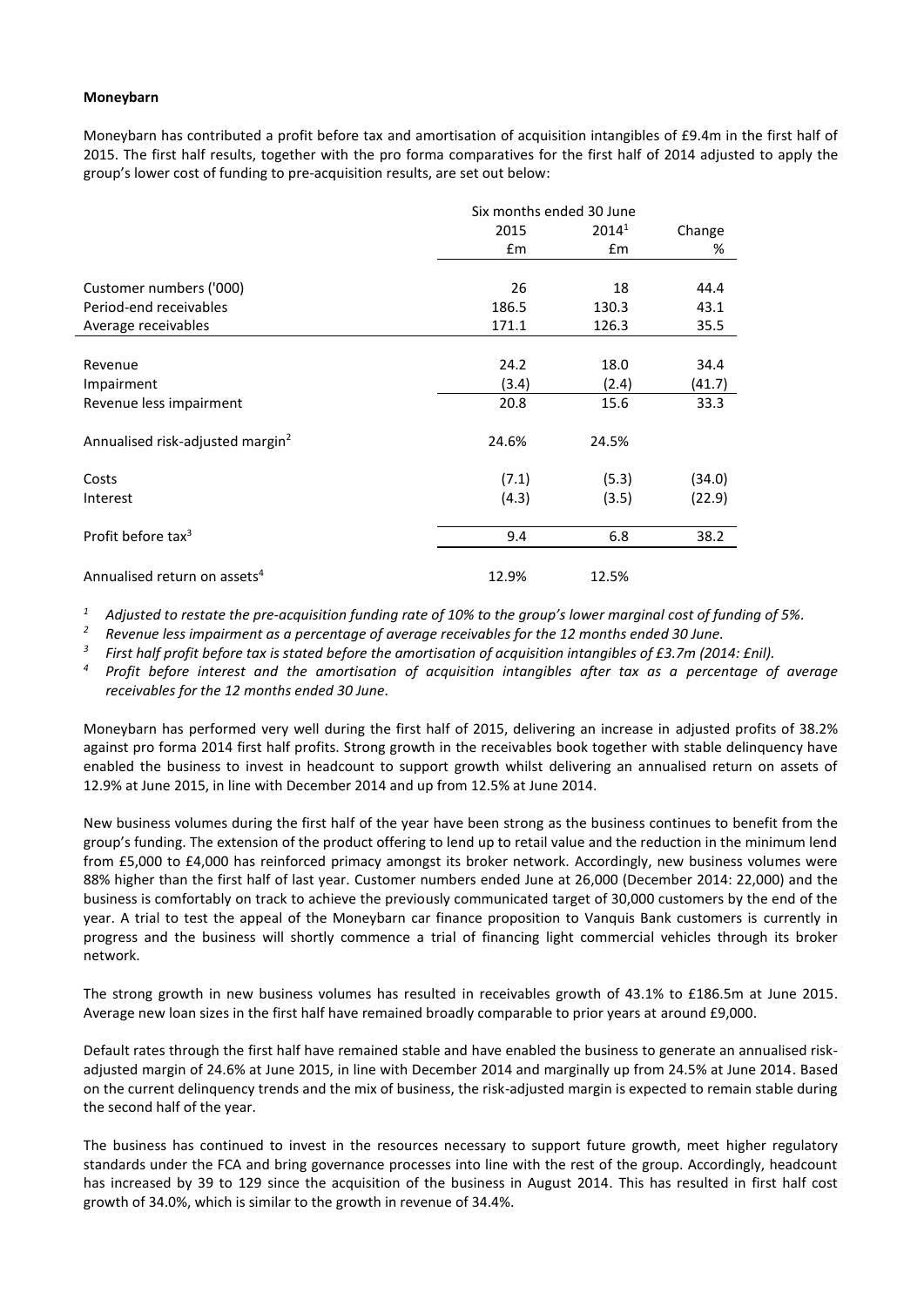Interest costs have shown growth of 22.9% in the first half of 2015 compared with average receivables growth of 35.5%. The lower rate of growth in interest costs reflects the retention of profits since acquisition as the capital base is increased towards the group's target gearing ratio of 3.5 times.

## **Central costs**

Central costs increased to £7.5m in the first half of 2015 (2014: £6.6m), reflecting increased share-based payment and pension charges together with the cost of group office accommodation within Vanquis Bank's new London head office at 20 Fenchurch Street.

## **Taxation**

The tax rate for the first half of 2015 of 20.25% (2014: 21.50%) is the estimated effective tax rate for the 2015 financial year and is in line with the UK statutory corporation tax rate which reduced from 21% to 20% on 1 April 2015.

On Wednesday 8 July, the Chancellor announced that a bank corporation tax surcharge will be introduced which will impose an additional corporation tax of 8% on banking companies. The surcharge comes into force for accounting periods beginning on or after 1 January 2016 and will apply to the profits in excess of £25m attributable to Vanquis Bank only.

#### **Dividends**

The interim dividend per share has been increased by 15.0% to 39.2p (2014: 34.1p), consistent with the group's stated policy to grow dividends whilst maintaining a dividend cover of at least 1.25 times. The increase in the interim dividend is supported by the group's growth in earnings and strong capital generation.

#### **Funding and capital**

The group's funding and liquidity positions are strong with the balance sheet reflecting gearing of 2.4 times (2014: 2.9 times) against a banking covenant limit of 5.0 times. The reduction over the last 12 months reflects two factors. Firstly, the Moneybarn acquisition in August 2014 was almost wholly funded by an equity issue in order to preserve the group's regulatory capital position; and secondly, the shrinkage of the home credit receivables book following the repositioning of the business.

The group continued to strengthen its funding base during the first half of 2015. As previously reported, in January the group exercised its option to extend its £382.5m syndicated bank facility by 12 months to May 2018. The group also issued its fifth retail bond in April, raising £60m at a coupon of 5.125% and a duration of eight and a half years. As at the end of June, Vanquis Bank had taken £645.4m of retail deposits (56% of Vanquis Bank's UK receivables), up from £580.3m at 31 December 2014 (53% of Vanquis Bank's UK receivables), with additional retail deposits capacity of £262.8m, representing the remaining outstanding balance on the intercompany loan with Provident Financial. Due to the high level of committed debt funding and the contraction in the CCD receivables book, the flow of new funds from the retail deposits programme has been managed to relatively modest levels during the first half of 2015 through appropriate pricing.

Headroom on the group's committed facilities as at 30 June 2015 amounts to £221m and, including the additional capacity available for Vanquis Bank to take retail deposits, total funding capacity amounts to £484m. The group's committed debt facilities, together with the retail deposits programme at Vanquis Bank, are sufficient to fund contractual maturities and projected growth in the business until May 2018.

The group's funding rate during the first half of 2015 was 6.1%, down from 6.9% in the first half of 2014. This reflects the increased benefit from the Vanquis Bank retail deposits programme, a lower margin on the syndicated bank facility and the lower rate on the 2015 retail bond. The group's funding rate is expected to moderate to below 6% for the year as a whole.

The group's credit rating from Fitch Ratings was reviewed in June 2015 and remains unchanged at BBB. The outlook was changed from negative to stable.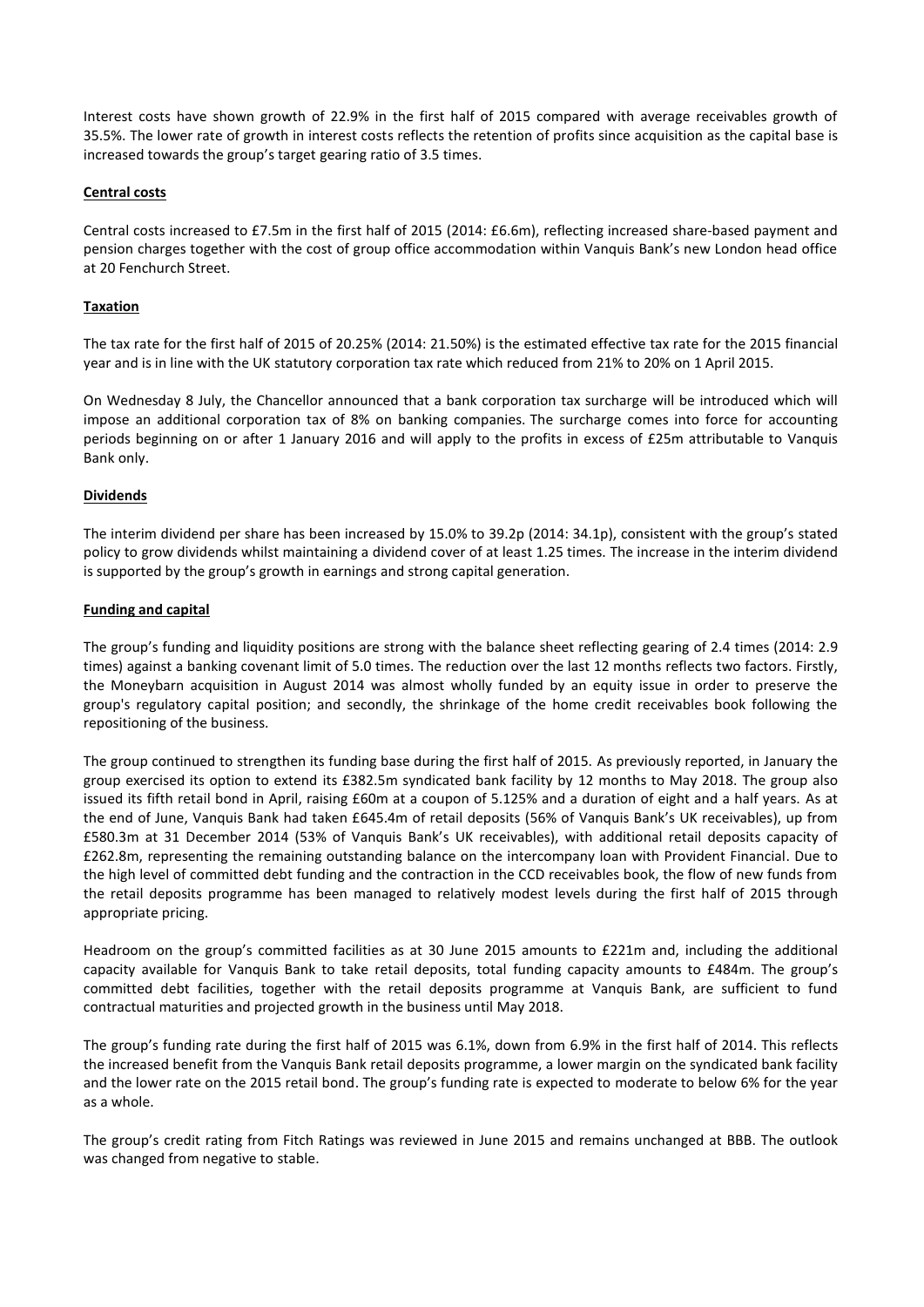The group continues to be highly capital generative. In the 12 months to 30 June 2015, the group generated capital of £169.8m (2014: £152.9m) compared with dividends declared of £148.9m (2014: £123.4m).

The group maintains a strong capital position and, as at 30 June 2015, the common equity tier one ratio and leverage ratio of the group were 21.1% (2014: 22.0%) and 16.3% (2014: 18.0%) respectively.

## **Regulation**

## **Transfer of regulation to the FCA**

The FCA regulation of the consumer credit industry commenced on 1 April 2014. CCD and Moneybarn obtained interim permissions under the new regime and submitted their applications for full authorisation prior to the 31 May 2015 deadline. Both businesses continue to have a constructive dialogue with the FCA and followed a detailed work programme in preparing for full authorisation.

Vanquis Bank is already an authorised firm but submitted its application for a variation of permissions in December 2014.

The FCA has up to twelve months from date of submission to consider and conclude on variation of permissions and applications for full authorisation.

#### **High-cost short-term credit price cap**

The FCA's price cap for high-cost short-term credit came into force on 2 January 2015. This restricts the interest, fees and charges on a loan to a maximum of 0.8% per day of the amount borrowed. If borrowers default, lenders can charge additional default fees up to a limit of £15, and can continue to charge interest on all outstanding amounts up to the same 0.8% per day limit. In addition, the FCA has set a total cost cap of 100% of the amount initially borrowed, including all interest, fees and charges ultimately incurred by the borrower over the life of the loan.

The cap applies to all high-cost short-term credit products as currently defined in the FCA's Handbook of Rules and Guidance, which explicitly excludes home credit, secured loans, pawn broking, logbook loans and overdrafts, as well as products offered by community finance organisations such as credit unions. Satsuma's products fall within the scope of the cap but its pricing is, and has always been, below the limit set by the FCA and the business does not charge any default fees.

# **FCA credit card review**

On 25 November 2014 the FCA published the terms of reference for its credit card market study, originally announced in April 2014. The market study will enable the FCA to build a detailed understanding of the UK retail credit card market, covering credit card services offered to consumers by banks, mono-line issuers, and their affinity and co-brand partners.

The FCA have identified three main areas that they would like to explore as part of the market study: (i) the extent to which consumers drive effective competition through shopping around and switching products; (ii) how firms recover their costs across different cardholder groups and the impact of this on the market; and (iii) the extent of unaffordable credit card debt. Vanquis Bank has responded to information requests from the FCA, and will continue to assist the FCA in its work. The FCA expects that it will take until towards the end of the year to reach its conclusions.

# **Principal risks and uncertainties**

The principal risks and uncertainties affecting the group remain unchanged from 31 December 2014 and comprise customer and conduct risk, regulatory risk, credit risk, business risk, reputational risk, operational risk, liquidity risk, financial risk and pension risk. A full assessment of the risks and uncertainties, together with the controls and processes which are in place to monitor and mitigate the risks where possible, are set out on pages 93 to 96 of the 2014 Annual Report & Financial Statements which is available on the company's website, www.providentfinancial.com.

The most relevant risks and uncertainties for the remaining six months of the 2015 financial year are in respect of regulatory risk. An update on the more important regulatory developments affecting the group is set out in the regulation section of this report.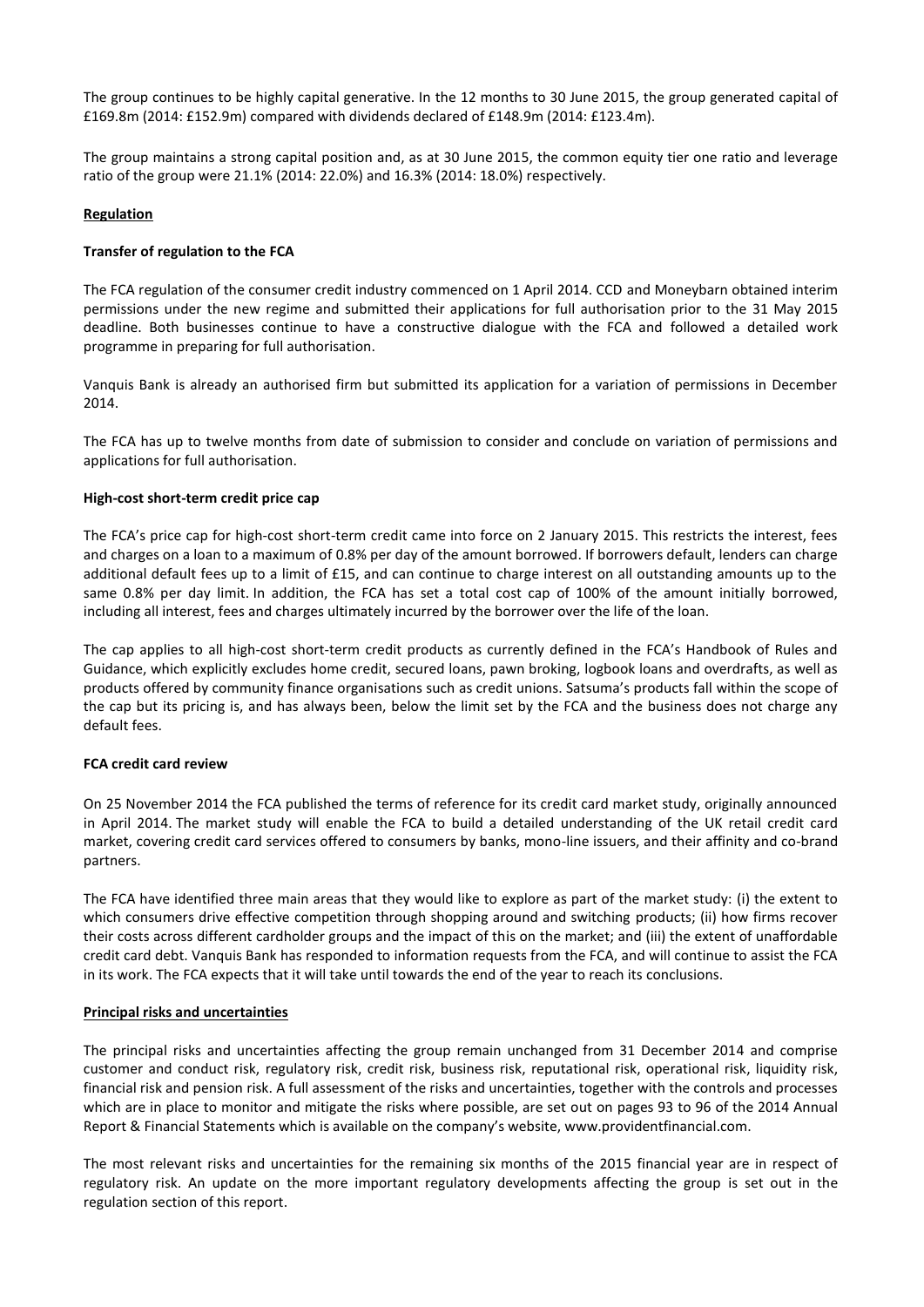#### **Related party transactions**

There have been no changes in the nature of related party transactions as described in note 28 to the 2014 Annual Report & Financial Statements and there have been no new related party transactions which have had a material effect on the financial position or performance of the group in the six months ended 30 June 2015.

#### **Outlook**

Vanquis Bank will continue to generate strong growth and margins through developing its presence in the underserved, non-standard UK credit card market whilst the repositioning of the home credit business as a leaner, better quality business focused on returns rather than growth is now complete.

The first half investment in Satsuma to develop the brand and enhance further the capability required to support its rapid development puts the business on track to break even on a monthly basis by the end of the year and capture the significant medium term growth opportunity in the online instalment loans market.

The significant lift in new business volumes at Moneybarn enabled by access to the group's funding lines has reinforced its primacy across the broker network which, when combined with product development opportunities, leaves the business well-positioned to deliver strong medium-term growth and the group's target returns.

The group's funding and liquidity positions are strong, allowing it to meet contractual debt maturities and fund its internal growth plans through to May 2018.

The group has produced a strong set of interim results and credit quality in all three businesses is very sound as evidenced by the favourable impairment trends in the first half of the year. This provides the foundation for delivering quality growth for 2015 as a whole.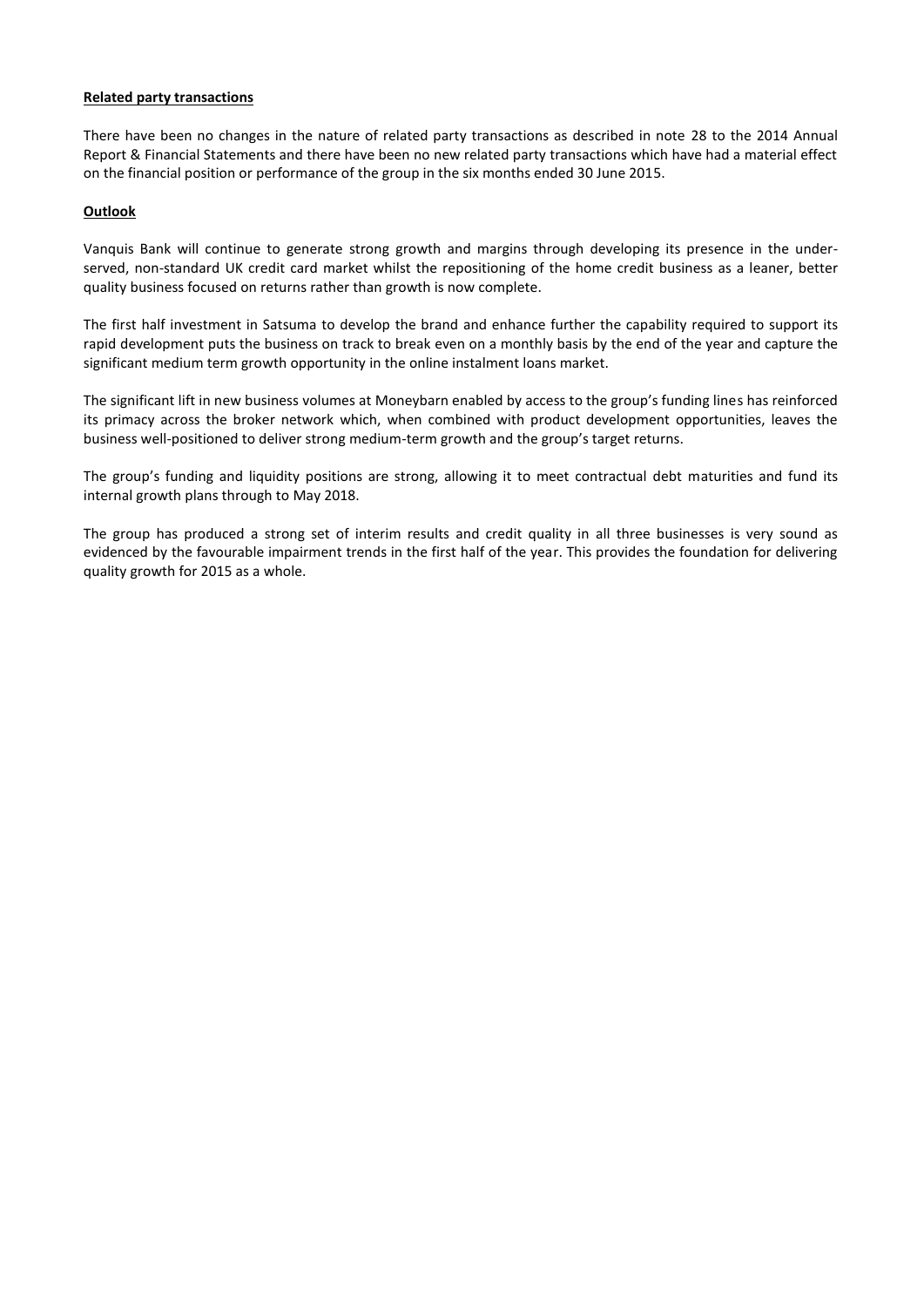# **Unaudited condensed interim financial statements**

#### **Consolidated income statement**

|                                                                                       | Six months ended 30 June |               |         |
|---------------------------------------------------------------------------------------|--------------------------|---------------|---------|
|                                                                                       | Note                     | 2015          | 2014    |
|                                                                                       |                          | $\mathsf{fm}$ | £m      |
| Revenue                                                                               | 4                        | 555.3         | 533.8   |
| Finance costs                                                                         |                          | (40.6)        | (38.2)  |
| Operating costs                                                                       |                          | (242.7)       | (272.2) |
| Administrative costs                                                                  |                          | (160.9)       | (133.3) |
| <b>Total costs</b>                                                                    |                          | (444.2)       | (443.7) |
| <b>Profit before taxation</b>                                                         | 4                        | 111.1         | 90.1    |
| Profit before taxation, amortisation of acquisition intangibles and exceptional costs | 4                        | 126.6         | 94.1    |
| Amortisation of acquisition intangibles                                               | 4                        | (3.7)         |         |
| <b>Exceptional costs</b>                                                              | 4                        | (11.8)        | (4.0)   |
| Tax charge                                                                            | 5                        | (22.5)        | (19.4)  |
| Profit for the period attributable to equity shareholders                             |                          | 88.6          | 70.7    |

All of the above activities relate to continuing operations.

# **Consolidated statement of comprehensive income**

|                                                             | Six months ended 30 June |       |
|-------------------------------------------------------------|--------------------------|-------|
| Note                                                        | 2015                     | 2014  |
|                                                             | £m                       | £m    |
| Profit for the period attributable to equity shareholders   | 88.6                     | 70.7  |
| Other comprehensive income:                                 |                          |       |
| - cash flow hedges                                          | 2.9                      | 1.2   |
| - actuarial movements on retirement benefit asset<br>9      | (44.7)                   | 2.3   |
| - exchange differences on translation of foreign operations | 0.4                      | 0.4   |
| - tax on items taken directly to other comprehensive income | 8.3                      | (0.7) |
| Other comprehensive income for the period                   | (33.1)                   | 3.2   |
| Total comprehensive income for the period                   | 55.5                     | 73.9  |

# **Earnings per share**

|         |             | Six months ended 30 June |       |  |
|---------|-------------|--------------------------|-------|--|
|         | <b>Note</b> | 2015                     | 2014  |  |
|         |             | pence                    | pence |  |
| Basic   | b           | 61.8                     | 51.8  |  |
| Diluted | b           | 60.9                     | 51.0  |  |
|         |             |                          |       |  |

#### **Dividends per share**

|                     | 2015  | 2014  |
|---------------------|-------|-------|
|                     | pence | pence |
| Interim dividend    | 39.2  | 34.1  |
| Paid in the period* | 63.9  | 54.0  |

Six months ended 30 June

\* The total cost of dividends paid in the period was £92.3m (2014: £74.4m).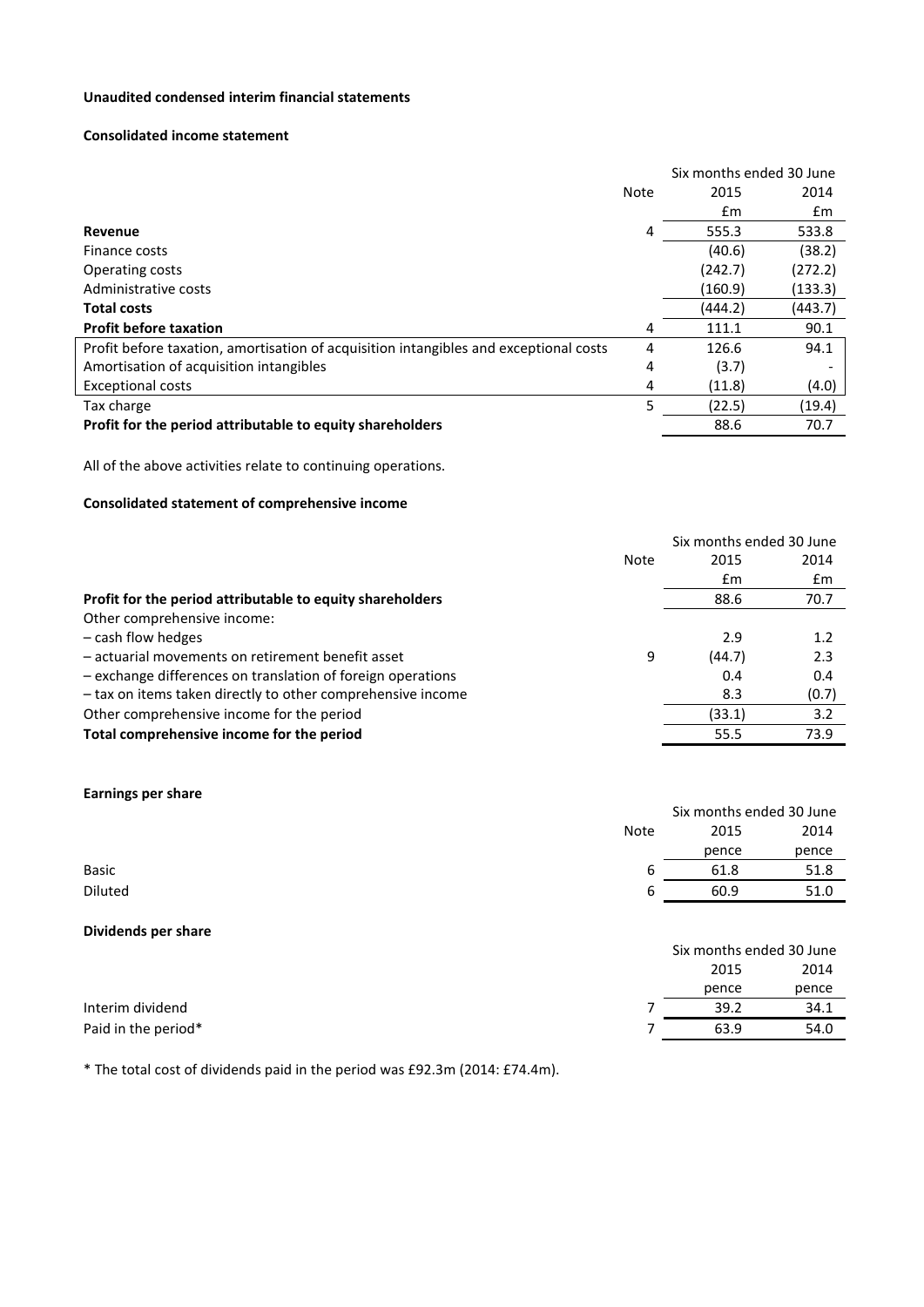# **Consolidated balance sheet**

|                                     |      | 30 June       | 31 December | 30 June   |
|-------------------------------------|------|---------------|-------------|-----------|
|                                     | Note | 2015          | 2014        | 2014      |
|                                     |      | $\mathsf{fm}$ | £m          | £m        |
| <b>ASSETS</b>                       |      |               |             |           |
| <b>Non-current assets</b>           |      |               |             |           |
| Goodwill                            |      | 71.2          | 71.2        |           |
| Other intangible assets             |      | 84.4          | 84.3        | 8.7       |
| Property, plant and equipment       |      | 28.2          | 27.4        | 22.6      |
| Financial assets:                   |      |               |             |           |
| - amounts receivable from customers | 8    | 185.1         | 155.6       | 61.7      |
| Retirement benefit asset            | 9    | 17.5          | 56.0        | 35.9      |
| Deferred tax assets                 |      |               |             | 2.8       |
|                                     |      | 386.4         | 394.5       | 131.7     |
| <b>Current assets</b>               |      |               |             |           |
| Financial assets:                   |      |               |             |           |
| - amounts receivable from customers | 8    | 1,646.2       | 1,693.6     | 1,509.1   |
| - derivative financial instruments  | 11   | 0.4           | 0.2         | 3.5       |
| - cash and cash equivalents         |      | 148.9         | 145.9       | 114.4     |
| - trade and other receivables       |      | 50.5          | 24.5        | 21.8      |
|                                     |      | 1,846.0       | 1,864.2     | 1,648.8   |
| <b>Total assets</b>                 | 4    | 2,232.4       | 2,258.7     | 1,780.5   |
| <b>LIABILITIES</b>                  |      |               |             |           |
| <b>Current liabilities</b>          |      |               |             |           |
| <b>Financial liabilities:</b>       |      |               |             |           |
| - bank and other borrowings         |      | (148.2)       | (135.3)     | (174.4)   |
| - trade and other payables          |      | (103.8)       | (94.3)      | (71.4)    |
| <b>Current tax liabilities</b>      |      | (41.4)        | (40.4)      | (40.3)    |
|                                     |      | (293.4)       | (270.0)     | (286.1)   |
| <b>Non-current liabilities</b>      |      |               |             |           |
| <b>Financial liabilities:</b>       |      |               |             |           |
| - bank and other borrowings         |      | (1,350.5)     | (1, 357.7)  | (1,068.5) |
| - derivative financial instruments  | 11   | (1.7)         | (4.4)       | (5.0)     |
| Deferred tax liabilities            |      | (4.7)         | (13.6)      |           |
|                                     |      | (1, 356.9)    | (1, 375.7)  | (1,073.5) |
| <b>Total liabilities</b>            |      | (1,650.3)     | (1,645.7)   | (1,359.6) |
| <b>NET ASSETS</b>                   | 4    | 582.1         | 613.0       | 420.9     |
|                                     |      |               |             |           |
| <b>SHAREHOLDERS' EQUITY</b>         |      |               |             |           |
| Share capital                       |      | 30.5          | 30.3        | 29.1      |
| Share premium                       |      | 268.7         | 268.3       | 151.0     |
| Other reserves                      |      | 17.7          | 19.0        | 14.8      |
| Retained earnings                   |      | 265.2         | 295.4       | 226.0     |
| <b>TOTAL EQUITY</b>                 |      | 582.1         | 613.0       | 420.9     |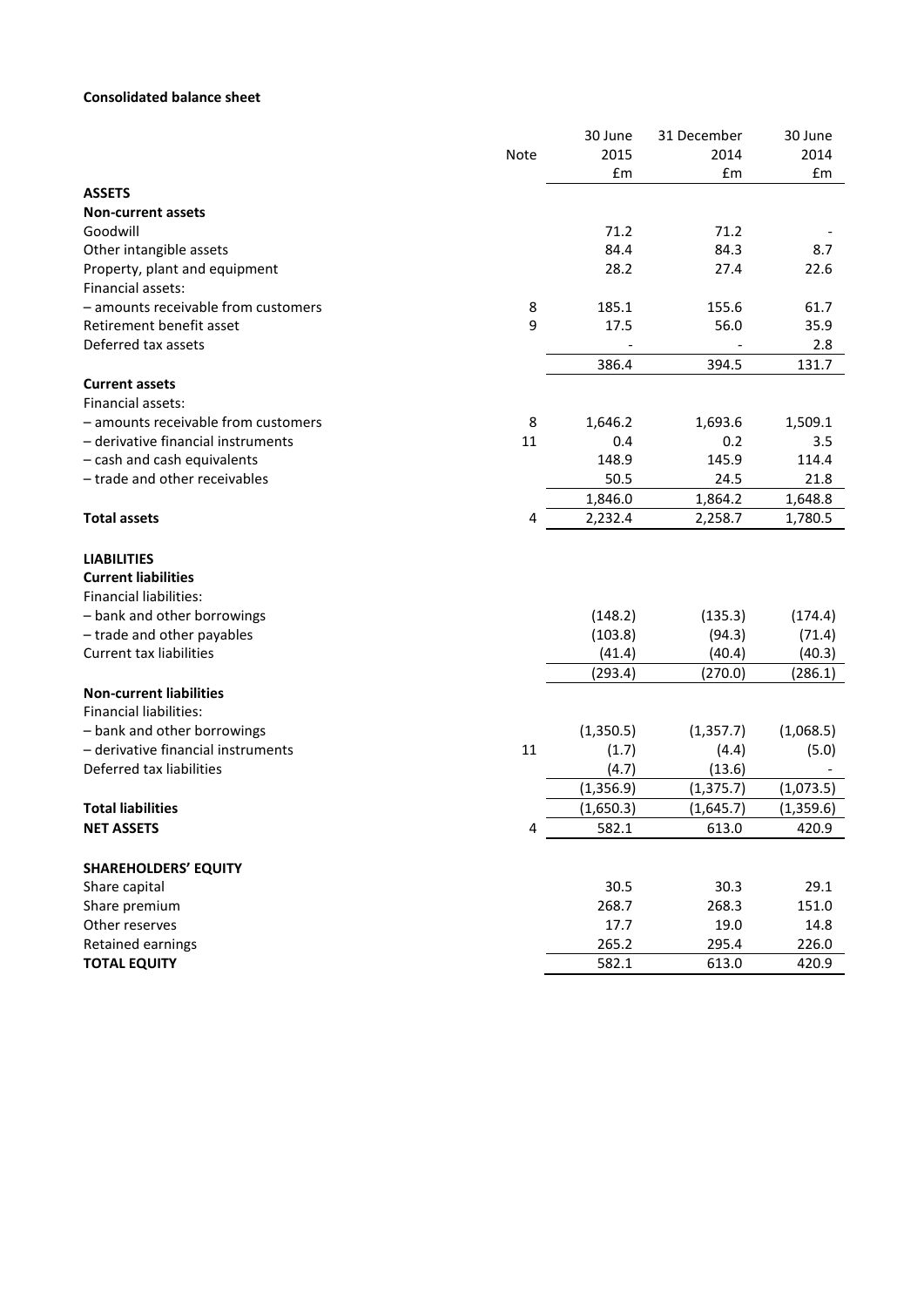# **Consolidated statement of changes in shareholders' equity**

| , ,,, ,,,,, ,,,,,,,,,,                                      | Share                        | Share                        | Other                    | Retained |        |
|-------------------------------------------------------------|------------------------------|------------------------------|--------------------------|----------|--------|
|                                                             | capital                      | premium                      |                          | earnings | Total  |
|                                                             | £m                           | £m                           | reserves<br>£m           | £m       | £m     |
|                                                             | 28.9                         | 150.6                        | 17.2                     | 220.1    | 416.8  |
| At 1 January 2014<br>Profit for the period                  |                              |                              |                          |          | 70.7   |
|                                                             |                              |                              |                          | 70.7     |        |
| Other comprehensive income:                                 |                              |                              |                          |          |        |
| - cash flow hedges                                          |                              |                              | 1.2                      |          | 1.2    |
| - actuarial movements on retirement benefit asset (note 9)  |                              |                              |                          | 2.3      | 2.3    |
| - exchange differences on translation of foreign operations |                              |                              |                          | 0.4      | 0.4    |
| - tax on items taken directly to other comprehensive income |                              |                              | (0.2)                    | (0.5)    | (0.7)  |
| Other comprehensive income for the period                   | $\overline{\phantom{a}}$     | $\overline{\phantom{a}}$     | 1.0                      | 2.2      | 3.2    |
| Total comprehensive income for the period                   | $\overline{\phantom{a}}$     | $\overline{\phantom{a}}$     | 1.0                      | 72.9     | 73.9   |
| Transactions with owners:                                   |                              |                              |                          |          |        |
| - issue of share capital                                    | 0.2                          | 0.4                          |                          |          | 0.6    |
| - purchase of own shares                                    |                              |                              | (0.2)                    |          | (0.2)  |
| - transfer of own shares on vesting of share awards         |                              |                              | 0.2                      | (0.2)    |        |
| - share-based payment charge                                |                              |                              | 4.2                      |          | 4.2    |
| - transfer of share-based payment reserve                   |                              |                              | (7.6)                    | 7.6      |        |
| - dividends (note 7)                                        |                              |                              |                          | (74.4)   | (74.4) |
| At 30 June 2014                                             | 29.1                         | 151.0                        | 14.8                     | 226.0    | 420.9  |
| At 1 July 2014                                              | 29.1                         | 151.0                        | 14.8                     | 226.0    | 420.9  |
| Profit for the period                                       | $\frac{1}{2}$                |                              | $\overline{\phantom{a}}$ | 104.9    | 104.9  |
| Other comprehensive income:                                 |                              |                              |                          |          |        |
| - cash flow hedges                                          |                              |                              | 1.0                      |          | 1.0    |
| - actuarial movements on retirement benefit asset           |                              |                              |                          | 15.2     | 15.2   |
| - exchange differences on translation of foreign operations |                              |                              | $\overline{\phantom{a}}$ | 0.1      | 0.1    |
| - tax on items taken directly to other comprehensive income |                              |                              | (0.2)                    | (3.3)    | (3.5)  |
| - impact of change in UK tax rate                           |                              |                              | $\overline{\phantom{a}}$ | 0.3      | 0.3    |
| Other comprehensive income for the period                   |                              | $\qquad \qquad \blacksquare$ | 0.8                      | 12.3     | 13.1   |
| Total comprehensive income for the period                   | $\frac{1}{2}$                | $\qquad \qquad \blacksquare$ | 0.8                      | 117.2    | 118.0  |
| Transactions with owners:                                   |                              |                              |                          |          |        |
| - issue of share capital                                    | 1.2                          | 117.3                        |                          |          | 118.5  |
| - disposal of own shares                                    |                              |                              | 0.1                      |          | 0.1    |
| - share-based payment charge                                |                              |                              | 4.5                      |          | 4.5    |
| - transfer of share-based payment reserve                   |                              |                              | (1.2)                    | 1.2      |        |
| - dividends (note 7)                                        |                              |                              |                          | (49.0)   | (49.0) |
| At 31 December 2014                                         | 30.3                         | 268.3                        | 19.0                     | 295.4    | 613.0  |
| At 1 January 2015                                           | 30.3                         | 268.3                        | 19.0                     | 295.4    | 613.0  |
| Profit for the period                                       |                              |                              |                          | 88.6     | 88.6   |
| Other comprehensive income:                                 |                              |                              |                          |          |        |
| - cash flow hedges                                          |                              |                              | 2.9                      |          | 2.9    |
| - actuarial movements on retirement benefit asset (note 9)  |                              |                              |                          | (44.7)   | (44.7) |
| - exchange differences on translation of foreign operations |                              |                              |                          | 0.4      | 0.4    |
|                                                             |                              | $\overline{\phantom{a}}$     |                          | 8.9      |        |
| - tax on items taken directly to other comprehensive income |                              |                              | (0.6)                    |          | 8.3    |
| Other comprehensive income for the period                   |                              | $\qquad \qquad \blacksquare$ | 2.3                      | (35.4)   | (33.1) |
| Total comprehensive income for the period                   | $\qquad \qquad \blacksquare$ | $\qquad \qquad -$            | 2.3                      | 53.2     | 55.5   |
| Transactions with owners:                                   |                              |                              |                          |          |        |
| - issue of share capital                                    | 0.2                          | 0.4                          |                          |          | 0.6    |
| - purchase of own shares                                    |                              |                              | (0.2)                    |          | (0.2)  |
| - transfer of own shares on vesting of share awards         |                              |                              | 0.2                      | (0.2)    |        |
| - share-based payment charge                                |                              |                              | 5.5                      |          | 5.5    |
| - transfer of share-based payment reserve                   |                              |                              | (9.1)                    | 9.1      |        |
| - dividends (note 7)                                        |                              |                              | $\overline{\phantom{a}}$ | (92.3)   | (92.3) |
| At 30 June 2015                                             | 30.5                         | 268.7                        | 17.7                     | 265.2    | 582.1  |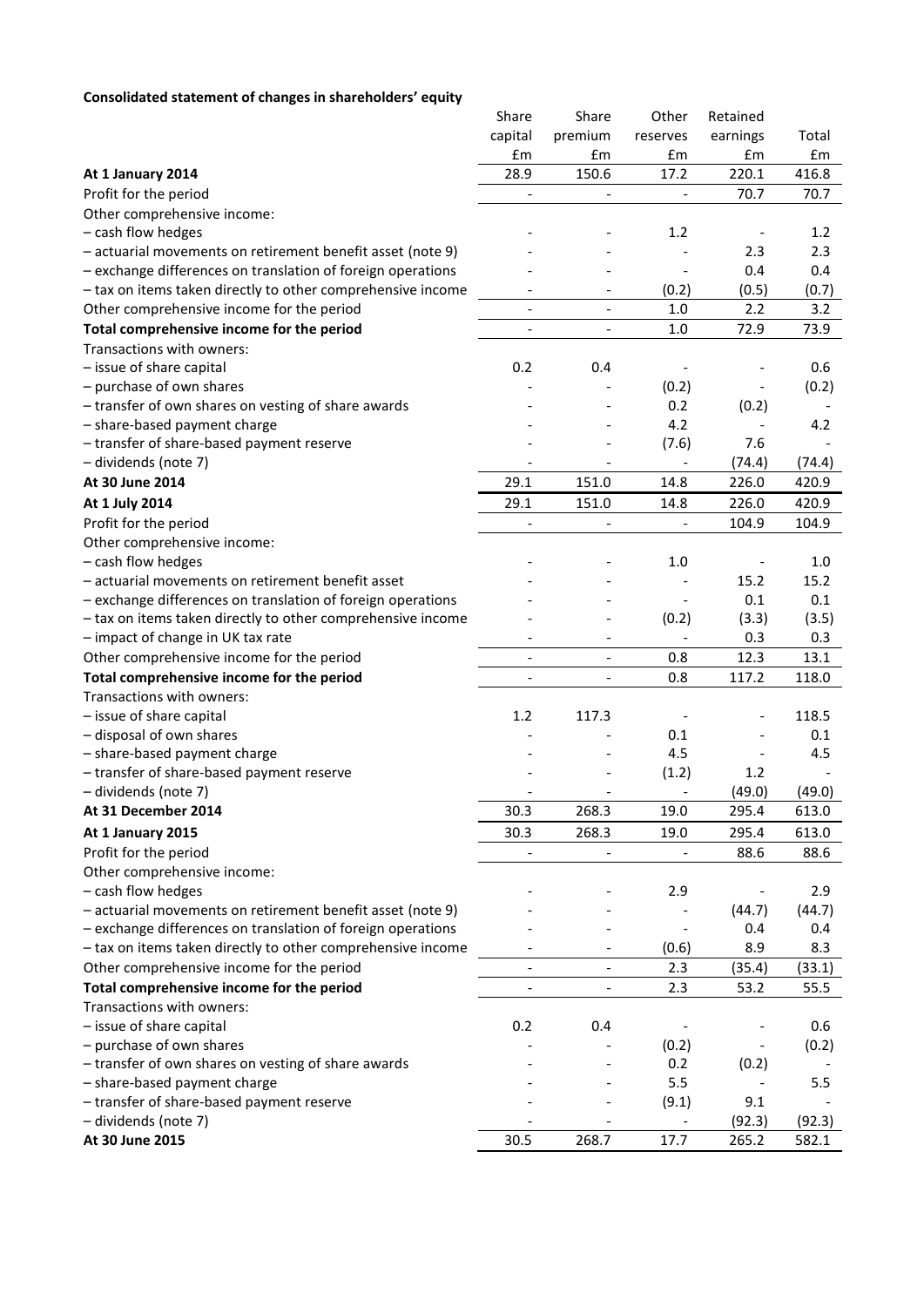# **Consolidated statement of cash flows**

|                                                                  |             | Six months ended 30 June |         |
|------------------------------------------------------------------|-------------|--------------------------|---------|
|                                                                  | <b>Note</b> | 2015                     | 2014    |
|                                                                  |             | £m                       | Em      |
| Cash flows from operating activities                             |             |                          |         |
| Cash generated from operations                                   | 10          | 162.8                    | 169.6   |
| Finance costs paid                                               |             | (39.9)                   | (38.7)  |
| Tax paid                                                         |             | (22.1)                   | (15.4)  |
| Net cash generated from operating activities                     |             | 100.8                    | 115.5   |
| Cash flows from investing activities                             |             |                          |         |
| Purchase of intangible assets                                    |             | (6.9)                    | (3.5)   |
| Purchase of property, plant and equipment                        |             | (5.0)                    | (2.8)   |
| Proceeds from disposal of property, plant and equipment          |             | 0.6                      | 0.5     |
| Net cash used in investing activities                            |             | (11.3)                   | (5.8)   |
| Cash flows from financing activities                             |             |                          |         |
| Proceeds from bank and other borrowings                          |             | 213.1                    | 61.2    |
| Repayment of bank and other borrowings                           |             | (205.7)                  | (108.8) |
| Dividends paid to company shareholders                           | 7           | (92.3)                   | (74.4)  |
| Proceeds from issue of share capital                             |             | 0.6                      | 0.6     |
| Purchase of own shares                                           |             | (0.2)                    | (0.2)   |
| Net cash used in financing activities                            |             | (84.5)                   | (121.6) |
| Net increase/(decrease) in cash, cash equivalents and overdrafts |             | 5.0                      | (11.9)  |
| Cash, cash equivalents and overdrafts at beginning of period     |             | 140.7                    | 109.7   |
| Cash, cash equivalents and overdrafts at end of period           |             | 145.7                    | 97.8    |
| Cash, cash equivalents and overdrafts at end of period comprise: |             |                          |         |
| Cash at bank and in hand                                         |             | 148.9                    | 114.4   |
| Overdrafts (held in bank and other borrowings)                   |             | (3.2)                    | (16.6)  |
| Total cash, cash equivalents and overdrafts                      |             | 145.7                    | 97.8    |

Cash at bank and in hand includes £118.0m (2014: £83.8m) in respect of the liquid assets buffer, including other liquidity resources, held by Vanquis Bank in accordance with the Prudential Regulation Authority's liquidity regime. This buffer is not available to finance the group's day-to-day operations.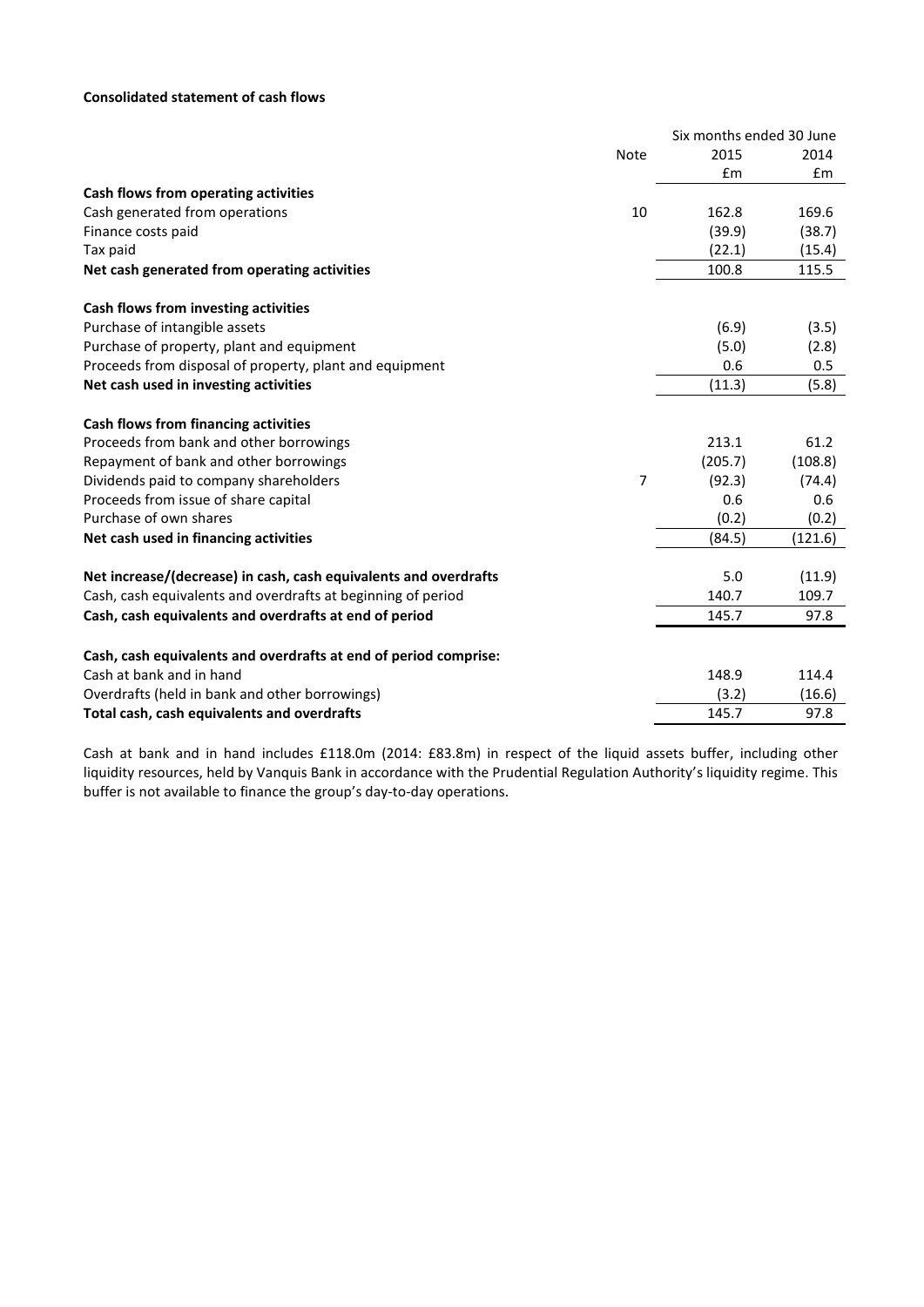# **Notes to the unaudited condensed interim financial statements**

# **1**. **General information**

The company is a limited liability company, incorporated and domiciled in the UK. The address of its registered office is No. 1 Godwin Street, Bradford, BD1 2SU.

The company is listed on the London Stock Exchange.

The unaudited condensed interim financial statements do not constitute the statutory financial statements of the group within the meaning of section 434 of the Companies Act 2006. The statutory financial statements for the year ended 31 December 2014 were approved by the board of directors on 24 February 2015 and have been delivered to the Registrar of Companies. The report of the auditors on those financial statements was unqualified, did not draw attention to any matters by way of emphasis and did not contain any statement under section 498(2) or (3) of the Companies Act 2006.

The unaudited condensed interim financial statements for the six months ended 30 June 2015 have been reviewed, not audited, and were approved by the board of directors on 28 July 2015.

# **2. Basis of preparation**

The unaudited condensed interim financial statements for the six months ended 30 June 2015 have been prepared in accordance with IAS 34 'Interim Financial Reporting' as adopted by the European Union. The unaudited condensed interim financial statements should be read in conjunction with the statutory financial statements for the year ended 31 December 2014 which have been prepared in accordance with International Financial Reporting Standards (IFRS) as adopted by the European Union.

The directors have reviewed the group's budgets, plans and cash flow forecasts for 2015 and for 2016 together with outline projections for the three subsequent years. Based on this review, they are satisfied that the group has adequate resources to continue to operate for the foreseeable future. For this reason, the directors continue to adopt the going concern basis in preparing the unaudited condensed interim financial statements.

# **3. Accounting policies**

The accounting policies applied in preparing the unaudited condensed interim financial statements are consistent with those used in preparing the statutory financial statements for the year ended 31 December 2014.

Taxes on profits in interim periods are accrued using the tax rate that will be applicable to expected total annual profits.

New and amended standards and interpretations need to be adopted in the first interim financial statements issued after their effective date (or date of early adoption). There are no new IFRSs or IFRICs that are effective for the first time for the six months ended 30 June 2015 which have a material impact on the group.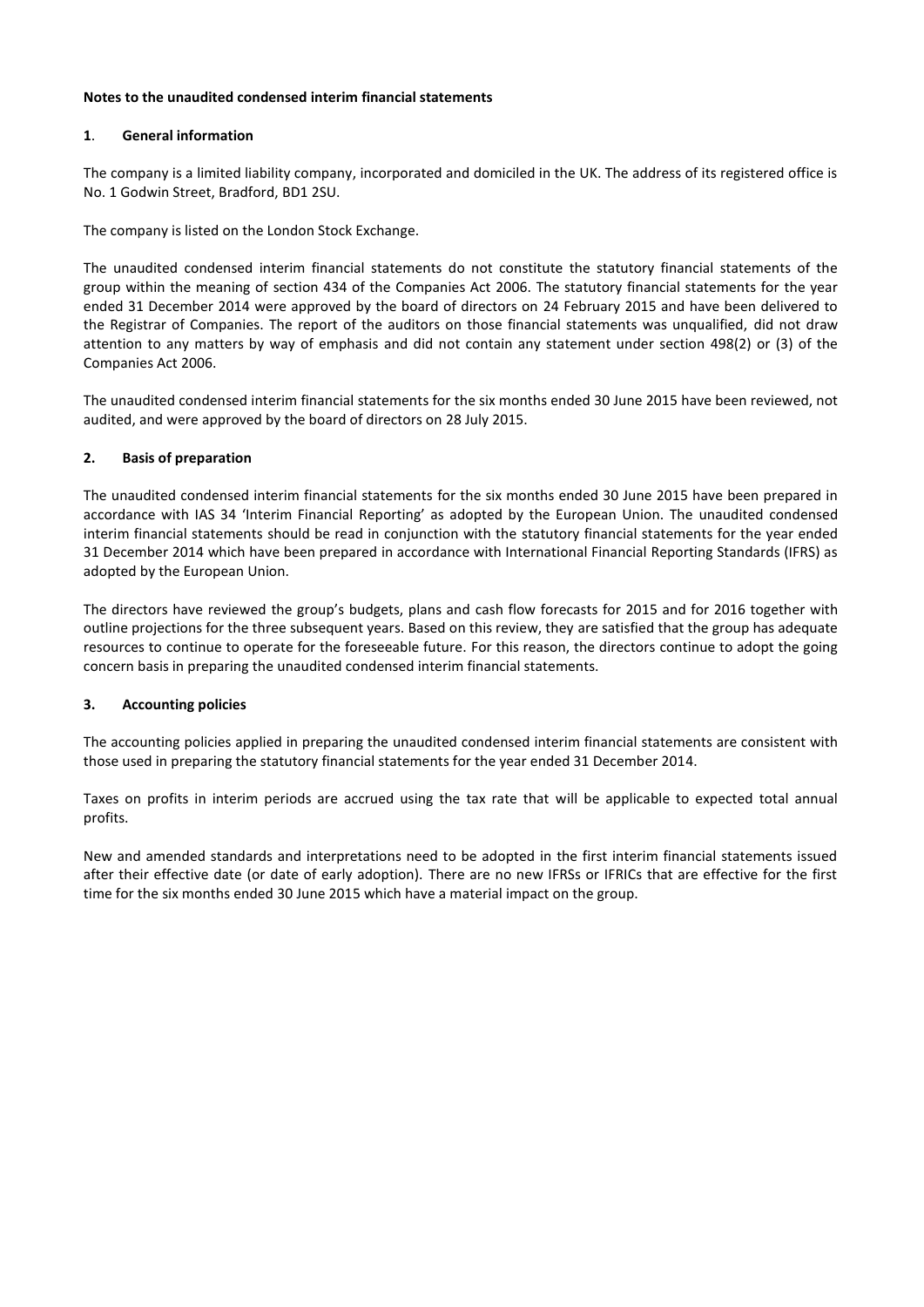# **4. Segment reporting**

|                                                |                          |               | Profit/(loss) before     |       |  |
|------------------------------------------------|--------------------------|---------------|--------------------------|-------|--|
|                                                | Revenue                  |               | taxation                 |       |  |
|                                                | Six months ended 30 June |               | Six months ended 30 June |       |  |
|                                                | 2015                     | 2014          | 2015                     | 2014  |  |
|                                                | Em                       | $\mathsf{fm}$ | £m                       | £m    |  |
|                                                |                          |               |                          |       |  |
| Vanquis Bank                                   | 262.9                    | 220.2         | 86.7                     | 63.7  |  |
| <b>CCD</b>                                     | 268.2                    | 313.6         | 38.0                     | 37.0  |  |
| Moneybarn                                      | 24.2                     |               | 9.4                      |       |  |
| Central costs                                  |                          |               | (7.5)                    | (6.6) |  |
| Total group before amortisation of acquisition |                          |               |                          |       |  |
| intangibles and exceptional costs              | 555.3                    | 533.8         | 126.6                    | 94.1  |  |
| Amortisation of acquisition intangibles        | ٠                        |               | (3.7)                    |       |  |
| <b>Exceptional costs</b>                       |                          |               | (11.8)                   | (4.0) |  |
| <b>Total group</b>                             | 555.3                    | 533.8         | 111.1                    | 90.1  |  |

Acquisition intangibles represent the fair value of the broker relationships of £75.0m which arose on the acquisition of Moneybarn in August 2014. The intangible asset was calculated based on the discounted cash flows associated with Moneybarn's core broker relationships and is being amortised over an estimated useful life of 10 years. The amortisation charge in the first half of 2015 amounted to £3.7m (2014: £nil).

An exceptional cost of £11.8m has been recognised in the first half of 2015 in respect of a business restructuring in CCD. The exceptional cost comprises £13.1m of redundancy costs associated with approximately 500 field managers and field administration employees as a result of the ongoing deployment of technology within CCD (2014: £4.0m in relation to 225 field administration employees) and an exceptional pension credit of £1.3m associated with those employees made redundant who were part of the group's defined benefit pension scheme (see note 9).

All of the above activities relate to continuing operations.

Revenue between business segments is not significant.

|                          |               | Segment assets |               |               | Net assets  |         |
|--------------------------|---------------|----------------|---------------|---------------|-------------|---------|
|                          | 30 June       | 31 December    | 30 June       | 30 June       | 31 December | 30 June |
|                          | 2015          | 2014           | 2014          | 2015          | 2014        | 2014    |
|                          | $\mathsf{fm}$ | $\mathsf{fm}$  | $\mathsf{fm}$ | $\mathsf{fm}$ | Em          | £m      |
|                          |               |                |               |               |             |         |
| Vanquis Bank             | 1,292.9       | 1,252.1        | 1.072.4       | 324.6         | 290.4       | 246.1   |
| <b>CCD</b>               | 562.3         | 628.6          | 658.5         | 140.9         | 128.3       | 150.0   |
| Moneybarn                | 204.5         | 166.7          |               | 10.8          | 3.0         |         |
| Central                  | 180.5         | 271.7          | 84.6          | 105.8         | 191.3       | 24.8    |
| Total before intra-group |               |                |               |               |             |         |
| elimination              | 2,240.2       | 2,319.1        | 1,815.5       | 582.1         | 613.0       | 420.9   |
| Intra-group elimination  | (7.8)         | (60.4)         | (35.0)        |               | -           |         |
| <b>Total group</b>       | 2,232.4       | 2,258.7        | 1.780.5       | 582.1         | 613.0       | 420.9   |

Segment net assets reflect the statutory basis of the companies forming the group's business segments adjusted to assume repayment of intra-group balances and rebasing of the borrowings of CCD to reflect a borrowings to receivables ratio of 80%. The impact of this is an increase in the notional allocation of group borrowings to CCD of £7.8m (31 December 2014: £60.4m, 30 June 2014: £35.0m) and an increase in the notional cash allocated to central activities of the same amount. The intra-group elimination adjustment removes this notional allocation to state borrowings and cash on a consolidated group basis.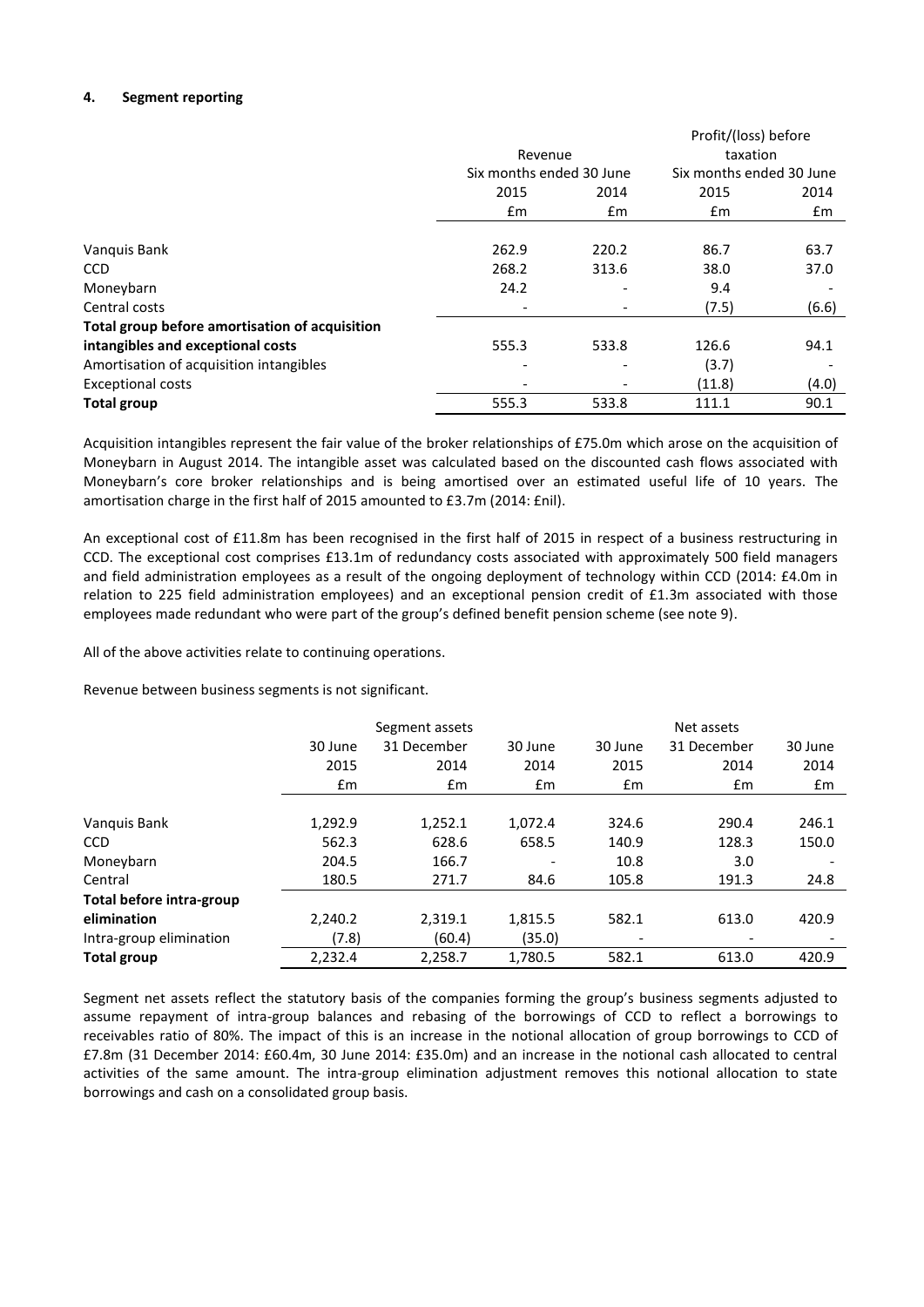# **4. Segment reporting (continued)**

The group's operations principally operate in the UK and Republic of Ireland. Vanquis Bank established a branch in Poland as part of a pilot credit card operation during the first half of 2012. A decision was taken to withdraw from the pilot operation in early 2015 and an agreement to sell the receivables book has been reached with a third party with the economic interest transferring from 1 April 2015. Accordingly, the Polish receivables were derecognised from this date and the residual assets and liabilities of the branch were transferred to the UK. Legal completion and final consideration will be received on 3 August 2015. The revenue in respect of the branch in the six months ended 30 June 2015 amounted to £1.8m (2014: £1.8m) and the loss before tax amounted to £1.8m, representing the three month period prior to the economic interest in the receivables book passing to the purchaser (2014: loss of £4.6m). The net liabilities of the branch amounted to £nil at 30 June 2015 (31 December 2014: £18.7m, 30 June 2014: £11.7m) comprising assets of £nil (31 December 2014: £22.3m, 30 June 2014: £15.7m) and liabilities of £nil (31 December 2014: £41.0m, 30 June 2014: £27.4m). These figures are included within the Vanquis Bank figures in the tables above.

# **5. Tax charge**

The tax charge for the period has been calculated by applying the directors' best estimate of the effective tax rate for the financial year of 20.25% (2014: 21.50%), to the profit before tax for the period. The reduction in tax rate reflects the change in UK corporation tax rate from 21% to 20% which was effective from 1 April 2015.

# **6. Earnings per share**

Basic earnings per share is calculated by dividing the profit for the year attributable to equity shareholders by the weighted average number of ordinary shares outstanding during the year, adjusted for treasury shares (own shares held). Diluted earnings per share calculates the effect on earnings per share assuming conversion of all dilutive potential ordinary shares. Dilutive potential ordinary shares are calculated as follows:

- (i) For share awards outstanding under performance-related share incentive schemes such as the Performance Share Plan (PSP) and the Long Term Incentive Scheme (LTIS), the number of dilutive potential ordinary shares is calculated based on the number of shares which would be issuable if: (i) the end of the reporting period is assumed to be the end of the schemes' performance period; and (ii) the performance targets have been met as at that date.
- (ii) For share options outstanding under non-performance related schemes such as the Save As You Earn scheme (SAYE), a calculation is performed to determine the number of shares that could have been acquired at fair value (determined as the average annual market share price of the company's shares) based on the monetary value of the subscription rights attached to outstanding share options. The number of shares calculated is compared with the number of share options outstanding, with the difference being the dilutive potential ordinary shares.

Reconciliations of basic and diluted earnings per share are set out below:

|                                             | Six months ended 30 June |           |        |          |           |        |
|---------------------------------------------|--------------------------|-----------|--------|----------|-----------|--------|
|                                             |                          | 2015      |        |          | 2014      |        |
|                                             |                          | Weighted  |        |          | Weighted  |        |
|                                             |                          | average   | Per    |          | average   | Per    |
|                                             |                          | number    | share  |          | number    | share  |
|                                             | Earnings                 | of shares | amount | Earnings | of shares | amount |
|                                             | £m                       | m         | pence  | £m       | m         | pence  |
| <b>Earnings per share</b>                   |                          |           |        |          |           |        |
| Shares in issue during the period           |                          | 146.8     |        |          | 139.9     |        |
| Own shares held                             |                          | (3.4)     |        |          | (3.5)     |        |
| <b>Basic earnings per share</b>             | 88.6                     | 143.4     | 61.8   | 70.7     | 136.4     | 51.8   |
| Dilutive effect of share options and awards |                          | 2.1       | (0.9)  |          | 2.3       | (0.8)  |
| <b>Diluted earnings per share</b>           | 88.6                     | 145.5     | 60.9   | 70.7     | 138.7     | 51.0   |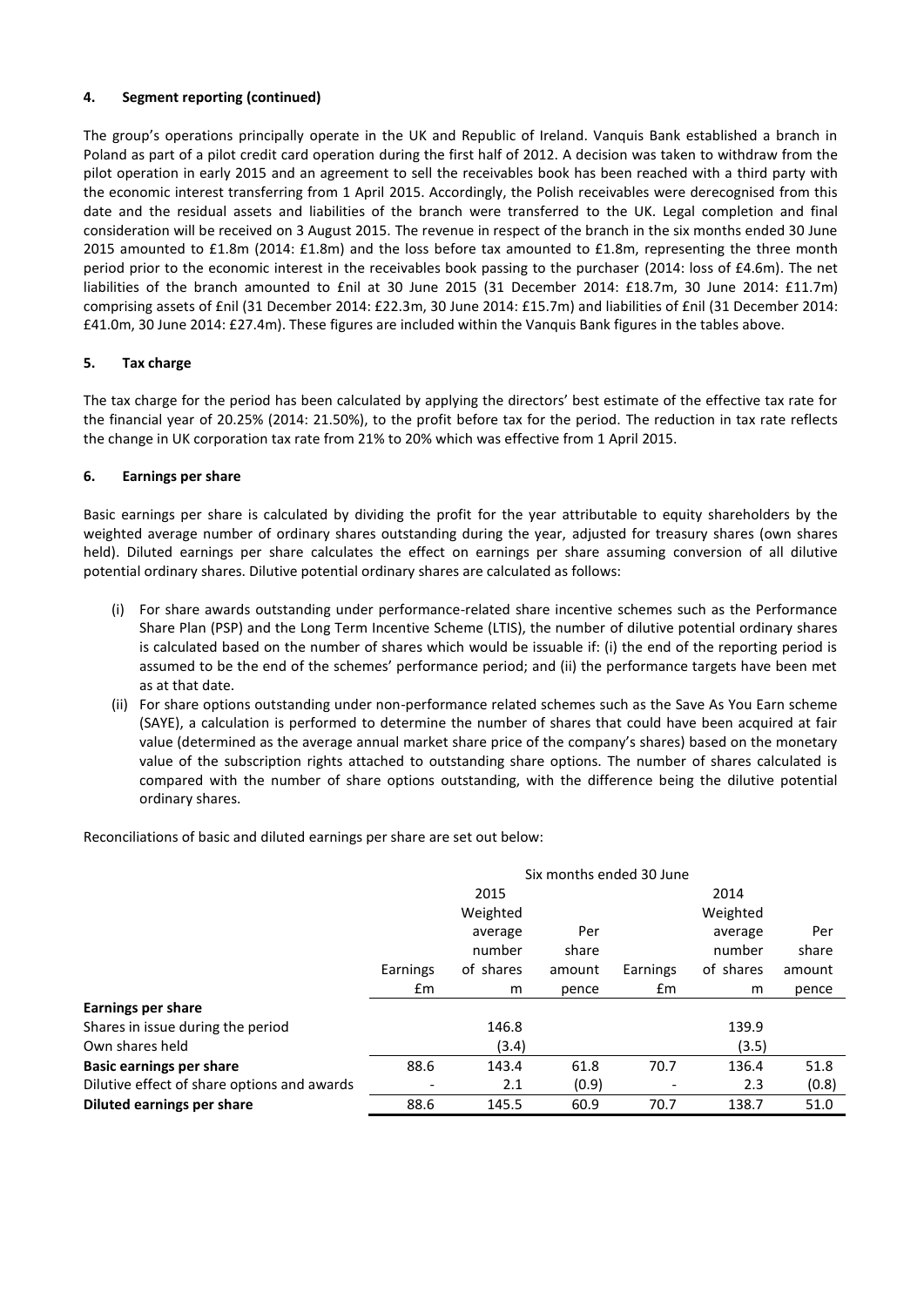# **6. Earnings per share (continued)**

The directors have elected to show an adjusted earnings per share prior to the amortisation of acquisition intangibles which arose on the acquisition of Moneybarn in August 2014 (see note 4) and prior to exceptional costs (see note 4). This is presented to show the earnings per share generated by the group's underlying operations. A reconciliation of basic and diluted earnings per share to adjusted basic and diluted earnings per share is as follows:

|                                              | Six months ended 30 June |           |        |          |           |        |
|----------------------------------------------|--------------------------|-----------|--------|----------|-----------|--------|
|                                              |                          | 2015      |        |          | 2014      |        |
|                                              |                          | Weighted  |        |          | Weighted  |        |
|                                              |                          | average   | Per    |          | average   | Per    |
|                                              |                          | number    | share  |          | number    | share  |
|                                              | Earnings                 | of shares | amount | Earnings | of shares | amount |
|                                              | £m                       | m         | pence  | £m       | m         | pence  |
| <b>Basic earnings per share</b>              | 88.6                     | 143.4     | 61.8   | 70.7     | 136.4     | 51.8   |
| Amortisation of acquisition intangibles, net |                          |           |        |          |           |        |
| of tax                                       | 3.0                      |           | 2.1    |          |           |        |
| Exceptional costs, net of tax                | 9.4                      |           | 6.5    | 3.2      |           | 2.4    |
| Adjusted basic earnings per share            | 101.0                    | 143.4     | 70.4   | 73.9     | 136.4     | 54.2   |
| Diluted earnings per share                   | 88.6                     | 145.5     | 60.9   | 70.7     | 138.7     | 51.0   |
| Amortisation of acquisition intangibles, net |                          |           |        |          |           |        |
| of tax                                       | 3.0                      |           | 2.1    |          |           |        |
| Exceptional costs, net of tax                | 9.4                      | -         | 6.4    | 3.2      |           | 2.3    |
| Adjusted diluted earnings per share          | 101.0                    | 145.5     | 69.4   | 73.9     | 138.7     | 53.3   |

## **7. Dividends**

|                |                   |                          | Six months ended 30 June |
|----------------|-------------------|--------------------------|--------------------------|
|                |                   | 2015                     | 2014                     |
|                |                   | £m                       | £m                       |
| 2013 final     | - 54.0p per share | $\overline{\phantom{a}}$ | 74.4                     |
| 2014 final     | - 63.9p per share | 92.3                     | $\overline{\phantom{a}}$ |
| Dividends paid |                   | 92.3                     | 74.4                     |

The directors have declared an interim dividend in respect of the six months ended 30 June 2015 of 39.2p per share (2014: 34.1p) which will amount to an estimated dividend payment of £56.6m (2014: £49.0m). This dividend is not reflected in the balance sheet as it will be paid after the balance sheet date.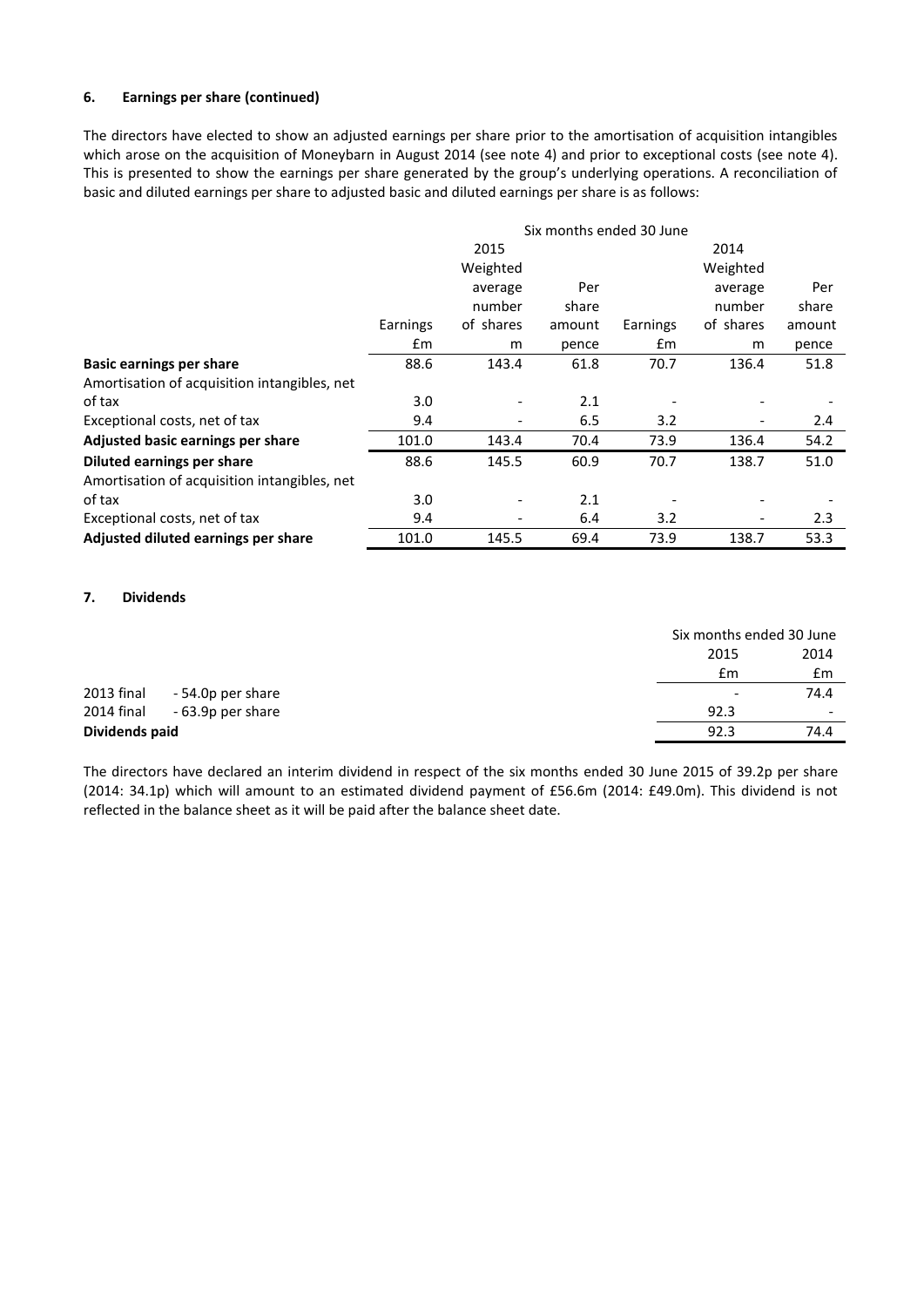## **8. Amounts receivable from customers**

|                             | 30 June | 31 December | 30 June |
|-----------------------------|---------|-------------|---------|
|                             | 2015    | 2014        | 2014    |
|                             | £m      | £m          | £m      |
|                             |         |             |         |
| Vanquis Bank                | 1,146.9 | 1,109.4     | 963.3   |
| <b>CCD</b>                  | 497.9   | 588.1       | 607.5   |
| Moneybarn                   | 186.5   | 151.7       |         |
| Total group                 | 1,831.3 | 1,849.2     | 1,570.8 |
| Analysed as:                |         |             |         |
| - due in more than one year | 185.1   | 155.6       | 61.7    |
| - due within one year       | 1,646.2 | 1,693.6     | 1,509.1 |
| Total group                 | 1,831.3 | 1,849.2     | 1,570.8 |

Vanquis Bank receivables comprise £1,146.9m in respect of the UK business (31 December 2014: £1,093.9m, 30 June 2014: £954.0m) and £nil in respect of the Polish pilot operation (31 December 2014: £15.5m, 30 June 2014: £9.3m). The receivables in respect of the Polish pilot operation were derecognised on 1 April 2015 following the sale and transfer of the economic interest to a third party.

CCD receivables comprise £486.3m in respect of the home credit business and glo (31 December 2014: £583.1m, 30 June 2014: £605.1m) and £11.6m in respect of Satsuma (31 December 2014: £5.0m, 30 June 2014: £2.4m).

The impairment charge in respect of amounts receivable from customers reflected within operating costs can be analysed as follows:

|                    |       | Six months ended 30 June |
|--------------------|-------|--------------------------|
|                    | 2015  | 2014                     |
|                    | £m    | £m                       |
| Vanquis Bank       | 80.5  | 73.5                     |
| <b>CCD</b>         | 72.1  | 124.4                    |
| Moneybarn          | 3.4   | $\overline{\phantom{a}}$ |
| <b>Total group</b> | 156.0 | 197.9                    |

The Vanquis Bank impairment charge comprises £78.9m in respect of the UK business (2014: £72.3m) and £1.6m in respect of the Polish pilot operation prior to the transfer of the economic interest to a third party on 1 April 2015 (2014: £1.2m).

Impairment in Vanquis Bank and Moneybarn is deducted from the carrying value of amounts receivable from customers by the use of an allowance account. The Vanquis Bank allowance account as at 30 June 2015 amounted to £200.3m (31 December 2014: £178.6m, 30 June 2014: £153.8m) and the Moneybarn allowance account amounted to £29.4m (31 December 2014: £27.1m, 30 June 2014: £nil). Within CCD, impairments are deducted directly from amounts receivable from customers without the use of an allowance account.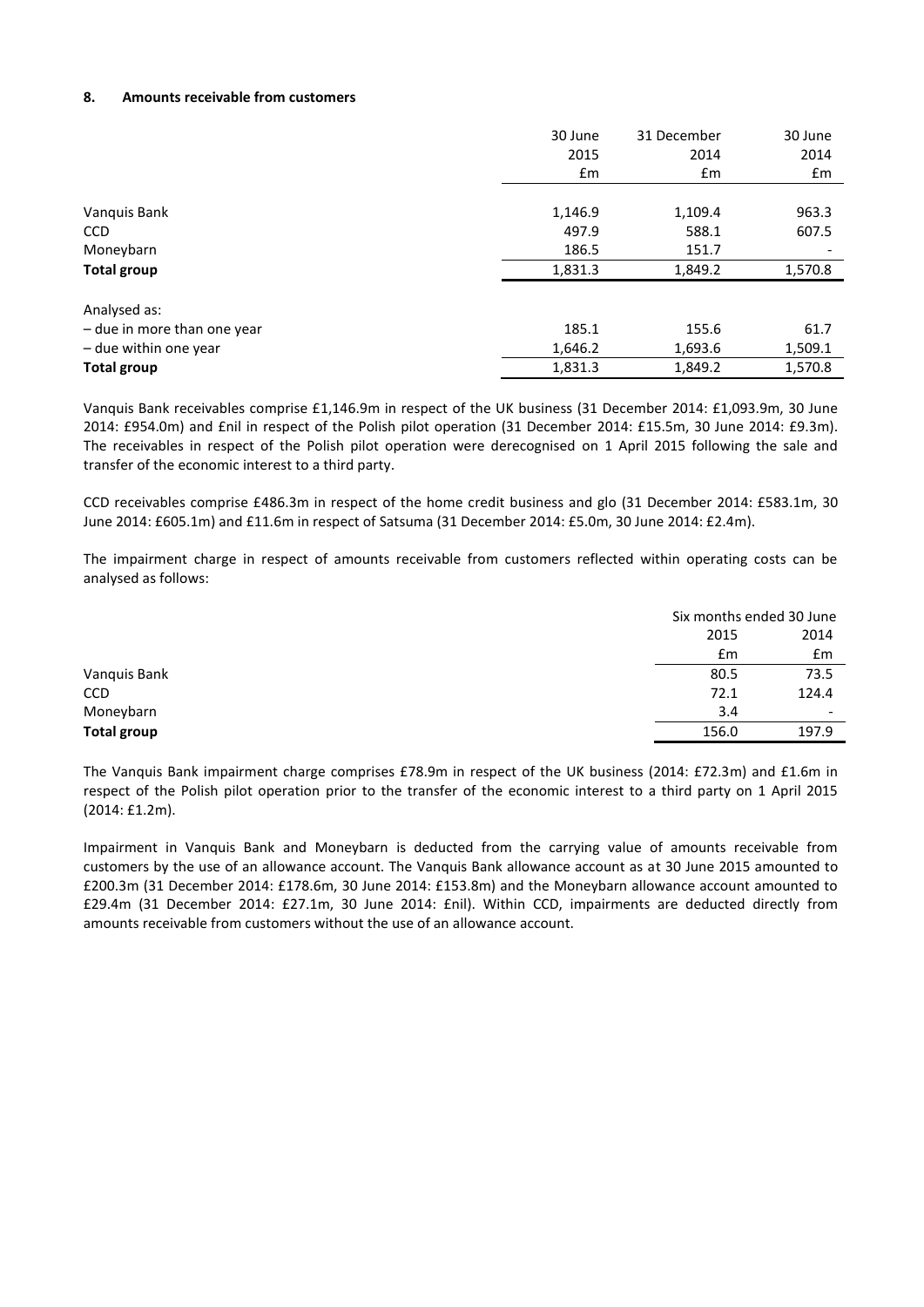## **9. Retirement benefit asset**

The group operates a defined benefit pension scheme: the Provident Financial Staff Pension Scheme. The scheme has been substantially closed to new members since 1 January 2003. The scheme covers 22% of employees with companyprovided pension arrangements and is of the funded, defined benefit type.

All future benefits in the scheme are now provided on a 'cash balance' basis, with a defined amount being made available at retirement, based on a percentage of salary that is revalued up to retirement with reference to increases in price inflation. This retirement account is then used to purchase an annuity on the open market. The scheme also provides pension benefits that were accrued in the past on a final salary basis, but which are no longer linked to final salary.

The most recent actuarial valuations of scheme assets and the present value of the defined benefit obligation were carried out as at 1 June 2012 by a qualified independent actuary. The valuation used for the purposes of IAS 19 'Employee Benefits' has been based on the results of this valuation which has been updated by the actuary to take account of the requirements of IAS 19 in order to assess the liabilities of the scheme at the balance sheet date. Scheme assets are stated at fair value at the balance sheet date.

The net retirement benefit asset recognised in the balance sheet of the group is as follows:

|                                                              | 30 June | 31 December | 30 June |
|--------------------------------------------------------------|---------|-------------|---------|
|                                                              | 2015    | 2014        | 2014    |
|                                                              | £m      | £m          | £m      |
| Fair value of scheme assets                                  | 659.6   | 700.1       | 621.4   |
| Present value of defined benefit obligation                  | (642.1) | (644.1)     | (585.5) |
| Net retirement benefit asset recognised in the balance sheet | 17.5    | 56.0        | 35.9    |

The amounts recognised in the income statement were as follows:

|                                                                                     | Six months ended 30 June |        |
|-------------------------------------------------------------------------------------|--------------------------|--------|
|                                                                                     | 2015                     | 2014   |
|                                                                                     | £m                       | £m     |
| Current service cost                                                                | (2.6)                    | (3.1)  |
| Interest on scheme liabilities                                                      | (11.8)                   | (12.8) |
| Interest on scheme assets                                                           | 12.9                     | 13.5   |
| Net charge recognised in the income statement before exceptional curtailment credit | (1.5)                    | (2.4)  |
| Exceptional curtailment credit (note 4)                                             | 1.3                      |        |
| Net charge recognised in the income statement                                       | (0.2)                    | (2.4)  |
|                                                                                     |                          |        |

The net charge recognised in the income statement has been included within administrative costs.

Movements in the fair value of scheme assets were as follows:

|                                          |        | Six months ended 30 June |  |  |
|------------------------------------------|--------|--------------------------|--|--|
|                                          | 2015   | 2014                     |  |  |
|                                          | £m     | £m                       |  |  |
| Fair value of scheme assets at 1 January | 700.1  | 613.8                    |  |  |
| Interest on scheme assets                | 12.9   | 13.5                     |  |  |
| Actuarial movements on scheme assets     | (50.1) | 8.5                      |  |  |
| Contributions by the group               | 6.4    | 6.8                      |  |  |
| Net benefits paid out                    | (9.7)  | (21.2)                   |  |  |
| Fair value of scheme assets at 30 June   | 659.6  | 621.4                    |  |  |
|                                          |        |                          |  |  |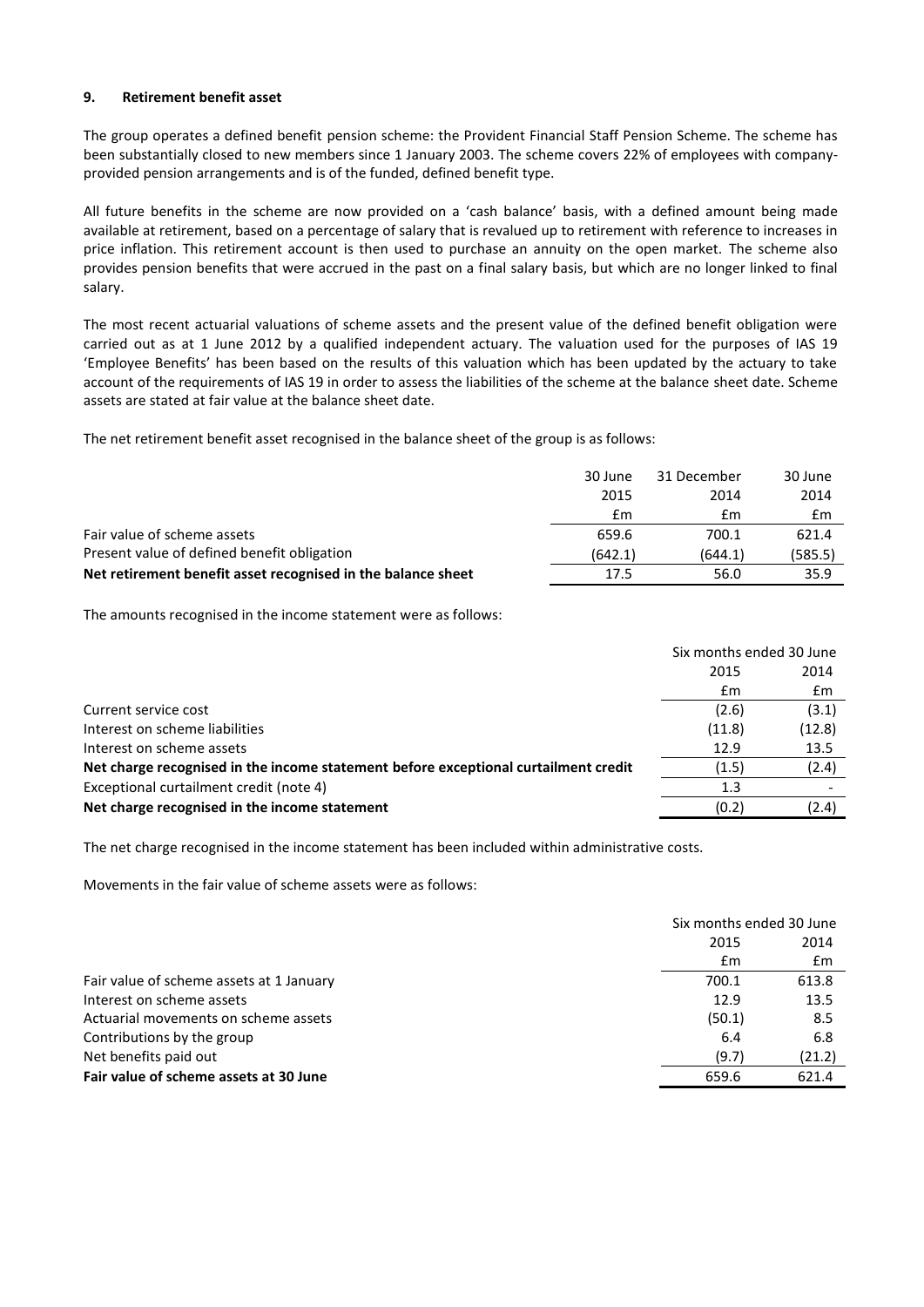# **9. Retirement benefit asset (continued)**

Movements in the present value of the defined benefit obligation were as follows:

|                                                          | Six months ended 30 June |         |  |
|----------------------------------------------------------|--------------------------|---------|--|
|                                                          | 2015                     | 2014    |  |
|                                                          | £m                       | £m      |  |
| Present value of defined benefit obligation at 1 January | (644.1)                  | (584.6) |  |
| Current service cost                                     | (2.6)                    | (3.1)   |  |
| Interest on scheme liabilities                           | (11.8)                   | (12.8)  |  |
| Exceptional curtailment credit                           | 1.3                      |         |  |
| Actuarial movements on scheme liabilities                | 5.4                      | (6.2)   |  |
| Net benefits paid out                                    | 9.7                      | 21.2    |  |
| Present value of defined benefit obligation at 30 June   | (642.1)                  | (585.5) |  |

The principal actuarial assumptions used at the balance sheet date were as follows:

|                                                 | 30 June | 31 December | 30 June |
|-------------------------------------------------|---------|-------------|---------|
|                                                 | 2015    | 2014        | 2014    |
|                                                 | %       | %           | %       |
| Price inflation - RPI                           | 3.20    | 3.10        | 3.30    |
| Price inflation - CPI                           | 2.20    | 2.10        | 2.30    |
| Rate of increase to pensions in payment         | 3.00    | 2.90        | 3.10    |
| Inflationary increases to pensions in deferment | 2.20    | 2.10        | 2.30    |
| Discount rate                                   | 3.75    | 3.70        | 4.30    |

A 0.1% change in the discount and inflation rates would change the present value of the defined benefit obligation by approximately £14m (31 December 2014: £14m, 30 June 2014: £13m) and £9m (31 December 2014: £9m, 30 June 2014: £8m) respectively.

The mortality assumptions used in the valuation of the group's defined benefit pension scheme are based on the mortality experience of self-administered pension schemes and allow for future improvements in life expectancy.

The group uses the S1PA standard tables as the basis for projecting mortality adjusted for the following factors:

- A 5% upward adjustment to mortality rates for males and a 15% upward adjustment for females is made in order to reflect lower life expectancies within the scheme compared to average pension schemes; and
- Future mortality improvements are in line with the CMI 2013 projections with long-term trend improvements of 1.25% per annum.

In more simple terms, members who retire in the future at age 65 will live on average for a further 24 years if they are male (31 December 2014: 24 years, 30 June 2014: 24 years) and for a further 25 years if they are female (31 December 2014: 25 years, 30 June 2014: 25 years). If assumed life expectancies had been one year greater for the scheme, the net retirement benefit asset would have reduced by approximately £19m (31 December 2014: £19m, 30 June 2014: £18m).

An analysis of amounts recognised in the statement of comprehensive income is set out below:

|                                                                                | Six months ended 30 June |       |
|--------------------------------------------------------------------------------|--------------------------|-------|
|                                                                                | 2015                     | 2014  |
|                                                                                | £m                       | £m    |
| Actuarial movements on scheme assets                                           | (50.1)                   | 8.5   |
| Actuarial movements on scheme liabilities                                      | 5.4                      | (6.2) |
| Actuarial movements recognised in the statement of comprehensive income in the |                          |       |
| period                                                                         | (44.7)                   | 2.3   |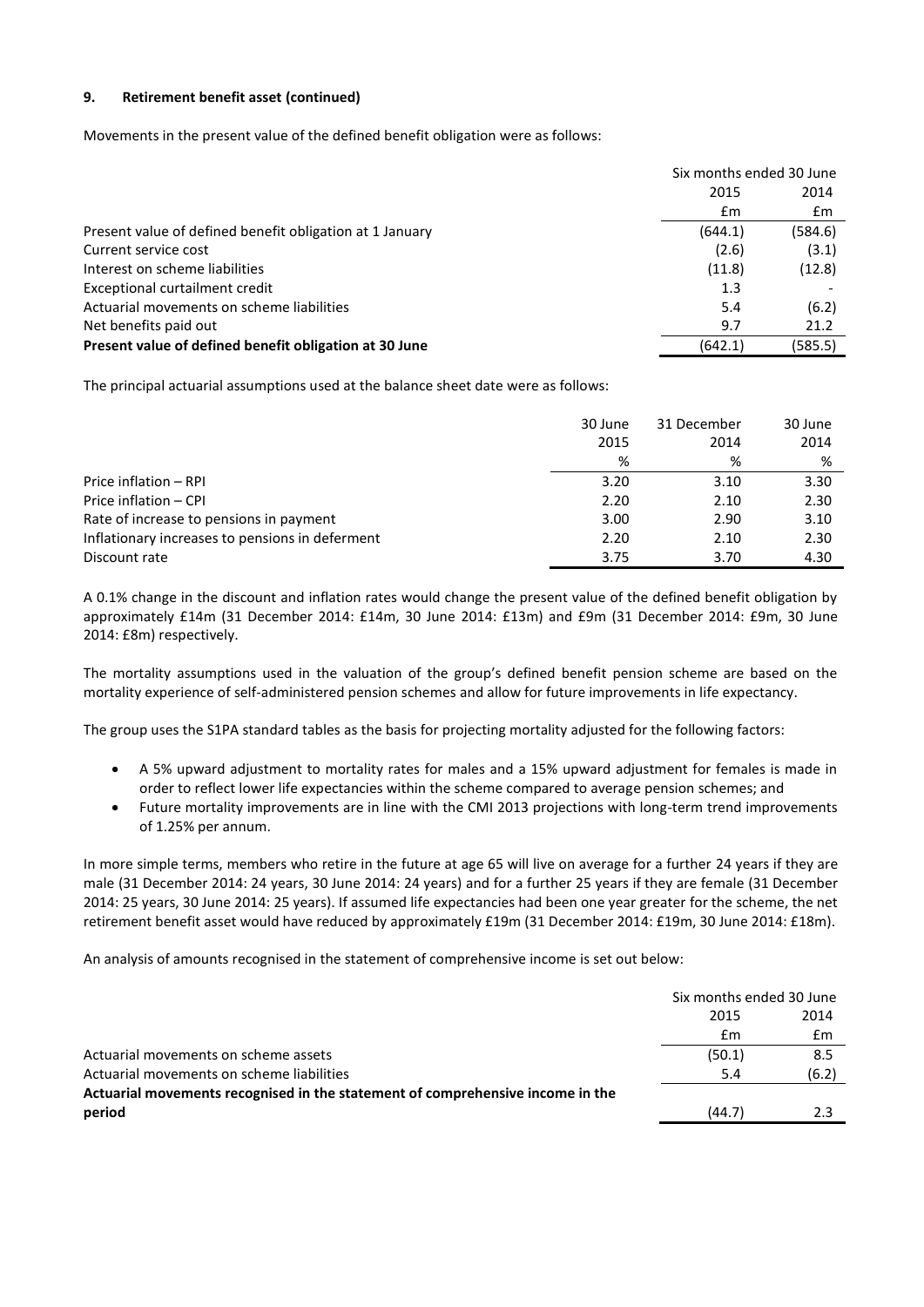## **10. Reconciliation of profit after taxation to cash generated from operations**

|                                                                            | Six months ended 30 June |               |
|----------------------------------------------------------------------------|--------------------------|---------------|
|                                                                            | 2015                     | 2014          |
|                                                                            | Em                       | $\mathsf{fm}$ |
| <b>Profit after taxation</b>                                               | 88.6                     | 70.7          |
| Adjusted for:                                                              |                          |               |
| – tax charge                                                               | 22.5                     | 19.4          |
| - finance costs                                                            | 40.6                     | 38.2          |
| - share-based payment charge                                               | 5.5                      | 4.2           |
| - retirement benefit charge before exceptional curtailment credit (note 9) | 1.5                      | 2.4           |
| - exceptional curtailment credit (note 9)                                  | (1.3)                    |               |
| - amortisation of intangible assets                                        | 6.8                      | 2.2           |
| - depreciation of property, plant and equipment                            | 3.6                      | 3.1           |
| - loss on disposal of property, plant and equipment                        |                          | 0.1           |
| Changes in operating assets and liabilities:                               |                          |               |
| - amounts receivable from customers                                        | 17.6                     | 35.9          |
| - trade and other receivables                                              | (26.0)                   | (6.4)         |
| - trade and other payables                                                 | 9.8                      | 6.8           |
| - contributions into the retirement benefit scheme (note 9)                | (6.4)                    | (6.8)         |
| - derivative financial instruments                                         |                          | (0.2)         |
| Cash generated from operations                                             | 162.8                    | 169.6         |

#### **11. Fair value disclosures**

The group holds the following financial instruments at fair value:

|                                           | 30 June | 31 December              | 30 June |
|-------------------------------------------|---------|--------------------------|---------|
|                                           | 2015    | 2014                     | 2014    |
|                                           | £m      | £m                       | £m      |
| <b>Recurring fair value measurements:</b> |         |                          |         |
| <b>Financial assets</b>                   |         |                          |         |
| Cross-currency swaps                      |         | $\overline{\phantom{a}}$ | 3.4     |
| Foreign exchange contracts                | 0.4     | 0.2                      | 0.1     |
| <b>Total</b>                              | 0.4     | 0.2                      | 3.5     |
| <b>Financial liabilities</b>              |         |                          |         |
| Interest rate swaps                       | (1.7)   | (4.4)                    | (5.0)   |
| <b>Total</b>                              | (1.7)   | (4.4)                    | (5.0)   |

All financial instruments held at fair value include the use of level 2 inputs as they are not traded in an active market and are valued using discounted contractual cash flows, incorporating interest rates and yield curves observable at commonly quoted intervals and foreign exchange rates as at the balance sheet date. There have been no transfers of assets or liabilities between levels of the fair value hierarchy.

Except as detailed in the following table, the directors consider that the carrying value of financial assets and financial liabilities recorded at amortised cost in the financial statements are approximately equal to their fair values:

|                              | Carrying value |             |           | Fair value |             |           |
|------------------------------|----------------|-------------|-----------|------------|-------------|-----------|
|                              | 30 June        | 31 December | 30 June   | 30 June    | 31 December | 30 June   |
|                              | 2015           | 2014        | 2014      | 2015       | 2014        | 2014      |
|                              | £m             | £m          | £m        | £m         | £m          | £m        |
| <b>Financial assets</b>      |                |             |           |            |             |           |
| Amounts receivable from      |                |             |           |            |             |           |
| customers                    | 1,831.3        | 1.849.2     | 1,570.8   | 2.900.0    | 2,900.0     | 2,200.0   |
| <b>Financial liabilities</b> |                |             |           |            |             |           |
| Bank and other borrowings    | (1, 498.7)     | (1,493.0)   | (1,242.9) | (1,584.2)  | (1,592.2)   | (1,314.5) |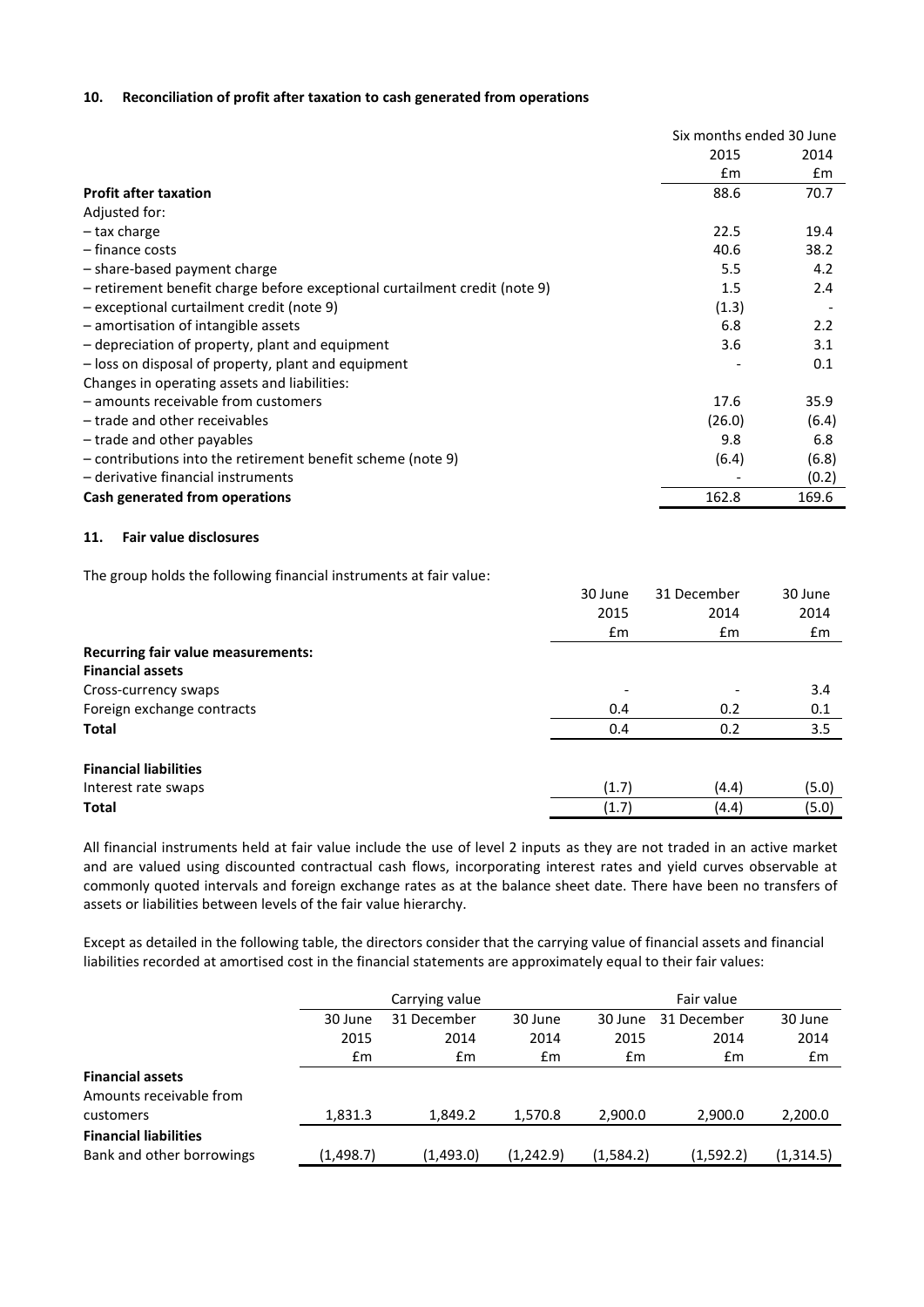# **12. Seasonality**

The group's peak period of lending to customers is in the lead-up to the Easter holidays in the first half of each financial year and then more significantly in the lead-up to Christmas in the second half of the financial year. Typically, approximately 60% of home credit loans issued by CCD are made in the second half of the financial year and the group's peak borrowing requirement arises in December. In addition, the group's accounting policies relating to revenue and impairment are an important influence on the recognition of the group's profit between the first and second halves of the financial year. The interest income earned on loans and receivables is spread on an effective yield basis over the contractual term of the group's loans and receivables resulting in revenue being split broadly evenly between the first and second halves of the financial year, notwithstanding that the larger proportion of credit is issued in the second half of the financial year. The accounting policy relating to the impairment of customer receivables requires impairments to be recognised only when there is objective evidence of impairment of a customer balance, such as a missed payment. This results in the group's largest impairment charges arising early in each financial year when customers default on loans they received in the lead-up to Christmas. Typically, the first half impairment charge in CCD represents approximately 60% of the full year impairment charge.

The analysis set out above relates to CCD only. Vanquis Bank and Moneybarn are still in growth phases and at this stage of their development the influence of its growth has a much more significant impact on the profits reported by the business during the financial year than the underlying seasonality.

# **Statement of directors' responsibilities**

The directors confirm that, to the best of their knowledge, the unaudited condensed interim financial statements have been prepared in accordance with IAS 34 as adopted by the European Union, and that the interim report includes a fair review of the information required by DTR 4.2.7R and DTR 4.2.8R, namely:

- An indication of important events that have occurred during the first six months of the financial year and their impact on the unaudited condensed interim financial statements, and a description of the principal risks and uncertainties for the remaining six months of the financial year; and
- Material related party transactions that have occurred in the first six months of the financial year and any material changes in the related party transactions described in the last annual report and financial statements.

The current directors of Provident Financial plc are listed in the 2014 Annual Report & Financial Statements. There have been no changes in directors during the six months ended 30 June 2015. A list of current directors is also maintained on the Provident Financial website: [www.providentfinancial.com.](http://www.providentfinancial.com/)

The maintenance and integrity of the Provident Financial website is the responsibility of the directors. The work carried out by the auditors does not involve consideration of these matters and, accordingly, the auditors accept no responsibility for any changes that may have occurred to the unaudited condensed interim financial statements since they were initially presented on the website.

Legislation in the United Kingdom governing the preparation and dissemination of unaudited condensed interim financial statements may differ from legislation in other jurisdictions.

By order of the board

28 July 2015

Peter Crook – Chief Executive Andrew Fisher – Finance Director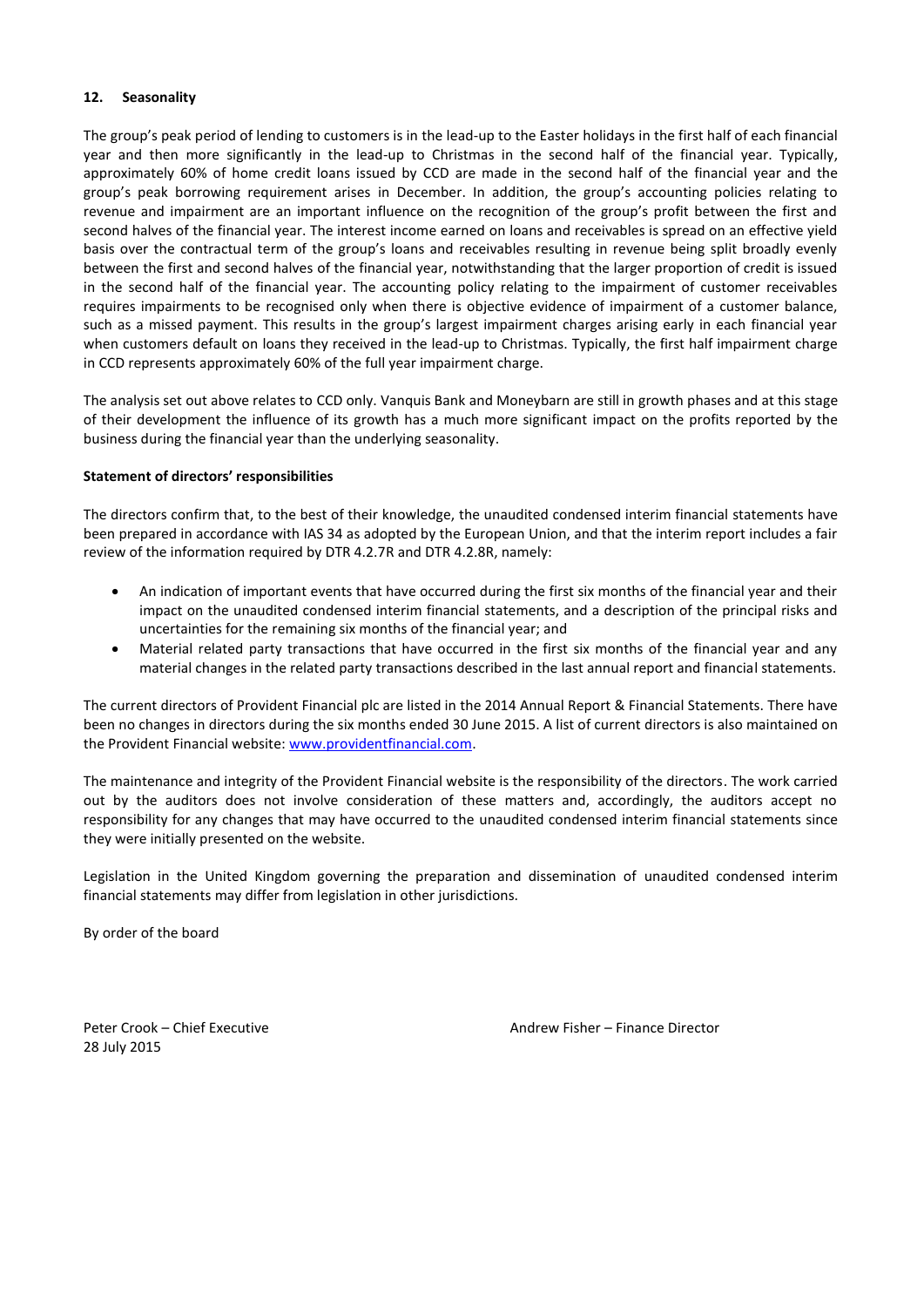#### **INDEPENDENT REVIEW REPORT TO PROVIDENT FINANCIAL PLC**

We have been engaged by the company to review the unaudited condensed interim financial statements in the interim report for the six months ended 30 June 2015 which comprise the consolidated income statement, the consolidated statement of comprehensive income, the consolidated balance sheet, the consolidated statement of changes in shareholders' equity, the consolidated statement of cash flows and related notes 1 to 12. We have read the other information contained in the interim report and considered whether it contains any apparent misstatements or material inconsistencies with the information in the unaudited condensed interim financial statements.

This report is made solely to the company in accordance with International Standard on Review Engagements (UK and Ireland) 2410 "Review of Interim Financial Information Performed by the Independent Auditor of the Entity" issued by the Auditing Practices Board. Our work has been undertaken so that we might state to the company those matters we are required to state to it in an independent review report and for no other purpose. To the fullest extent permitted by law, we do not accept or assume responsibility to anyone other than the company, for our review work, for this report, or for the conclusions we have formed.

# **Directors' responsibilities**

The interim report is the responsibility of, and has been approved by, the directors. The directors are responsible for preparing the interim report in accordance with the Disclosure and Transparency Rules of the United Kingdom's Financial Conduct Authority.

As disclosed in note 2, the annual financial statements of the group are prepared in accordance with IFRSs as adopted by the European Union. The unaudited condensed interim financial statements included in this interim report have been prepared in accordance with International Accounting Standard 34 "Interim Financial Reporting" as adopted by the European Union.

#### **Our responsibility**

Our responsibility is to express to the company a conclusion on the unaudited condensed interim financial statements in the interim report based on our review.

#### **Scope of review**

We conducted our review in accordance with International Standard on Review Engagements (UK and Ireland) 2410 "Review of Interim Financial Information Performed by the Independent Auditor of the Entity" issued by the Auditing Practices Board for use in the United Kingdom. A review of interim financial information consists of making inquiries, primarily of persons responsible for financial and accounting matters, and applying analytical and other review procedures. A review is substantially less in scope than an audit conducted in accordance with International Standards on Auditing (UK and Ireland) and consequently does not enable us to obtain assurance that we would become aware of all significant matters that might be identified in an audit. Accordingly, we do not express an audit opinion.

#### **Conclusion**

Based on our review, nothing has come to our attention that causes us to believe that the unaudited condensed interim financial statements in the interim report for the six months ended 30 June 2015 are not prepared, in all material respects, in accordance with International Accounting Standard 34 as adopted by the European Union and the Disclosure and Transparency Rules of the United Kingdom's Financial Conduct Authority.

**Deloitte LLP** Chartered Accountants and Statutory Auditor Leeds, United Kingdom 28 July 2015